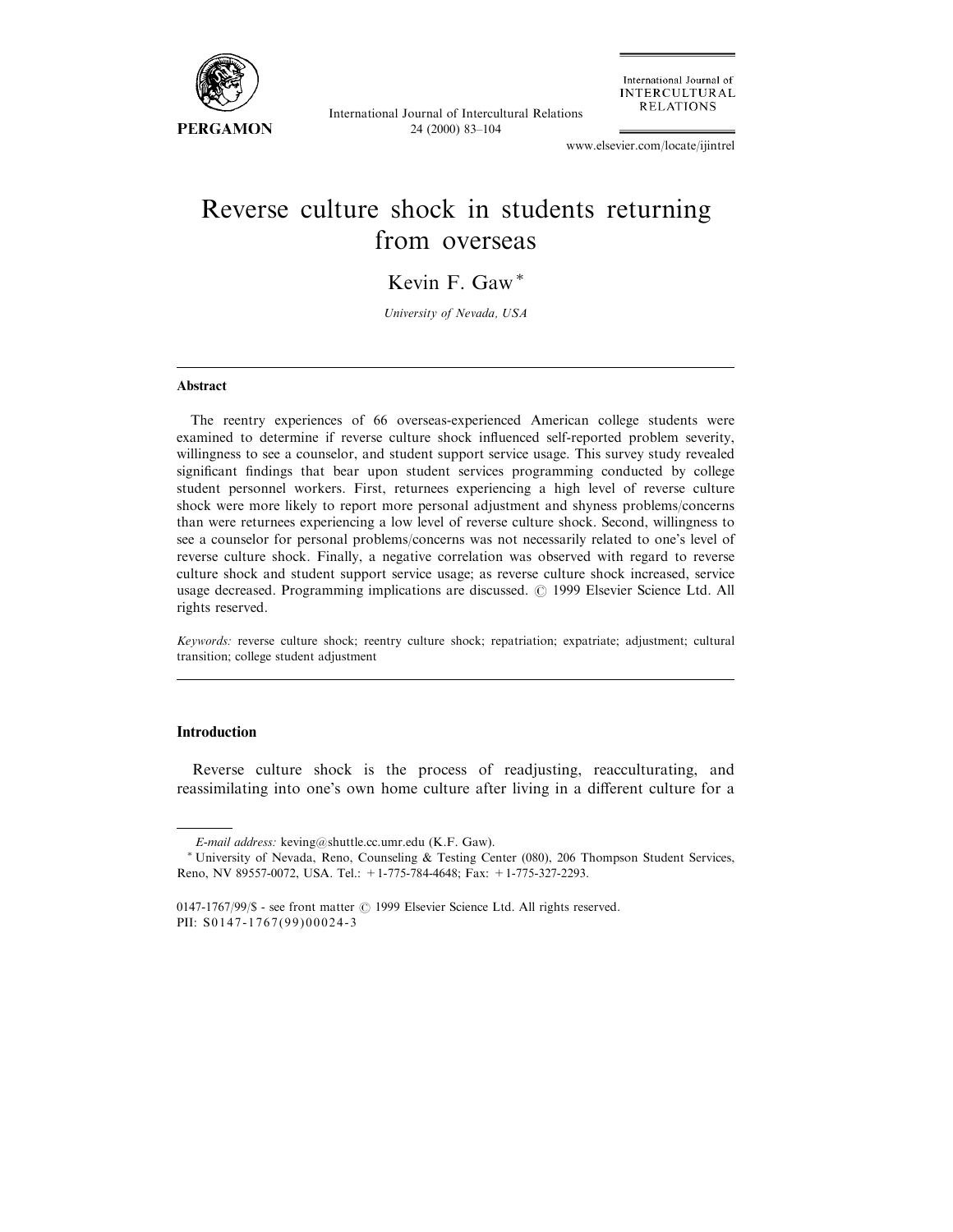significant period of time. Sojourners experience reentry in different ways; some individuals may experience few, if any, effects of reentry, while others appear to have problems ranging from a few months to a year or longer (Adler, 1981; Carlisle-Frank, 1992). While the theoretical literature states no returnee is exempt from reverse culture shock (Adler, 1981; Church, 1982; Stelling, 1991; Zapf, 1991), there are limited data to support this hypothesis. Clinical evidence suggests that children and adolescents experience a greater severity of reverse culture shock than adults (Gullahorn & Gullahorn, 1963; Stelling, 1991; Werkman, 1980), indicating a continuum of reaction to reentering the home culture. The empirical literature does not clearly indicate the severity of reverse culture shock as a problem nor to whom it is a problem.

Common problems reported in the literature, at least for some, include academic problems, cultural identity conflict, social withdrawal, depression, anxiety, and interpersonal difficulties (Kittredge, 1988; Martin, 1984, 1986; Raschio, 1987; Sahin, 1990; Zapf, 1991). Returnees have also been reported to experience alienation, disorientation, stress, value confusion, anger, hostility, compulsive fears, helplessness, disenchantment, and discrimination (Adler, 1981; Church, 1982; Hannigan, 1990; Locke & Feinsod, 1982; Raschio, 1987; Zapf, 1991).

It is not clear what academic and psycho-social problems college-aged returnees encounter upon reentry to their home country. Further, when problems are encountered, the degree to which they are experienced has yet to be systematically examined. The intention of this study was to document the severity of problems associated with reverse culture shock for overseas-experienced students attending an American university and returnee willingness to see a counselor with regard to problems identified. This study also examined the hypothesized relationship between reverse culture shock severity and student services usage.

# The dependent-American returnee population

Twelfth graders graduating from international and American schools abroad usually return to their home country as they are normally not allowed to work in their host countries. Many of these graduates are United States citizens and therefore find their way to the United States after completing their secondary school education overseas. Of these returning graduates, some 95% matriculate to American colleges or universities (Johnston, 1986; Kaemmerlen & Heisler, 1991). Gerner, Perry, Moselle, and Archbold (1992) conservatively estimated 300,000 dependent American youth abroad in 1985. The 1988 figure estimated 2 million or more Americans living outside of the United States, of which approximately 675,000 were dependent youth (US Department of Commerce, 1990). Of this large group, approximately 37,721 reentered the United States as college-bound returnees (Gaw, 1994). Some of these students were born and had remained abroad, others had lived abroad for many years, and some were abroad for only a few years.

The diverse returnee population has been commonly organized into primary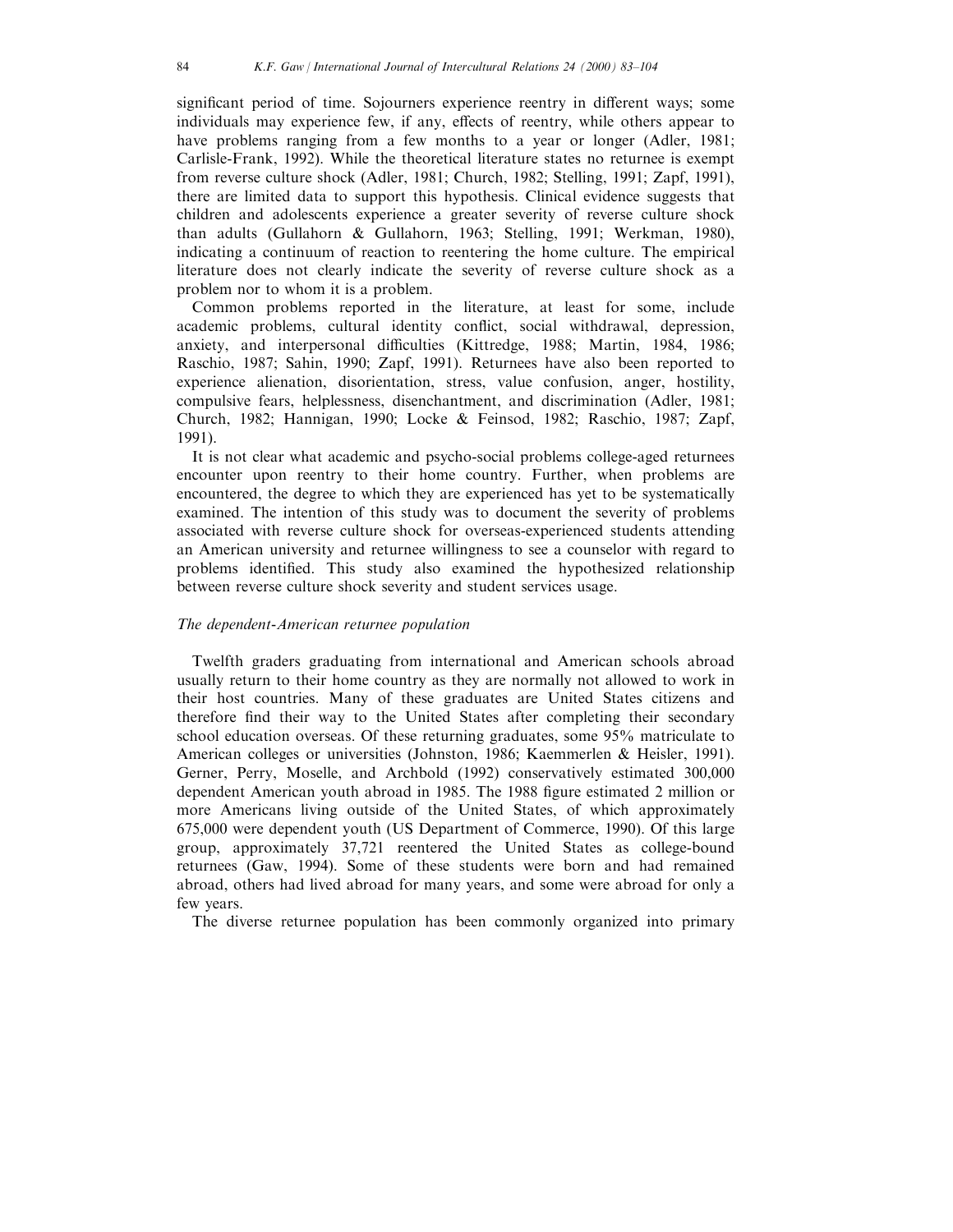wage-earner (i.e., parent) occupational/sponsorship subgroups, such as missionaries, non-governmental organization workers, federal government employees, educators, volunteers, business and military personnel, and international students (Gerner et al., 1992). The dependents of these overseas American workers/students make up between 23 and 34% of the student population at the international and American schools abroad (Gerner et al., 1992; Kaemmerlen & Heisler, 1991).

The overseas-experienced students comprise an extremely diversified population who grow up in highly mobile, multicultural and culturally fluid environments. The overseas-experienced American college student is a member of this internationally mobile population. These students, while abroad for different reasons, share the common experience of reentering the United States and many will encounter the readjustment process of reverse culture shock.

# Theories of reverse culture shock

Reverse culture shock received scholarly attention as early as 1944 when Scheutz (1944) examined the difficulties of returning armed forces veterans. Austin and Jones (1987) identified earlier sources that indirectly addressed reentry issues, dating from as early as 1935. Culture shock itself first received critical attention in the late 1950's and early 1960's and for the most part was studied through qualitative research methods. Lysgaard (1955), Oberg (1960), and Gullahorn and Gullahorn (1963) were the first to describe culture shock and reverse culture shock qualitatively as intercultural adjustment.

Defining reverse culture shock begins with acknowledging reverse culture shock's "parent" construct, culture shock. Oberg's (1960) early definition was: ``Culture shock is precipitated by the anxiety that results from losing all our familiar signs and symbols of social intercourse'' (p. 177). P. Adler's (1975) definition of culture shock is psychologically more descriptive and explanatory:

Culture shock is primarily a set of emotional reactions to the loss of perceptual reinforcements from one's own culture, to new cultural stimuli which have little or no meaning, and to the misunderstanding of new and diverse experiences. It may encompass feelings of helplessness, irritability, and fears of being cheated, contaminated, injured or disregarded. (p. 13.)

N. Adler's (1981) definition highlights the chaotic and fatiguing nature of culture shock when she defines the construct as,  $\cdot$ ... the frustration and confusion that result from being bombarded by unpredictable cues'' (p. 343). The above definitions are representative of the many culture shock definitions in the literature (see Church, 1982; Zapf, 1991). Reverse culture shock is similar in definition to culture shock, but the adjustment process focuses on the difficulties of re-adapting and re-adjusting to one's own home culture after one has sojourned or lived in another cultural environment.

Gullahorn and Gullahorn (1963) applied the culture shock construct to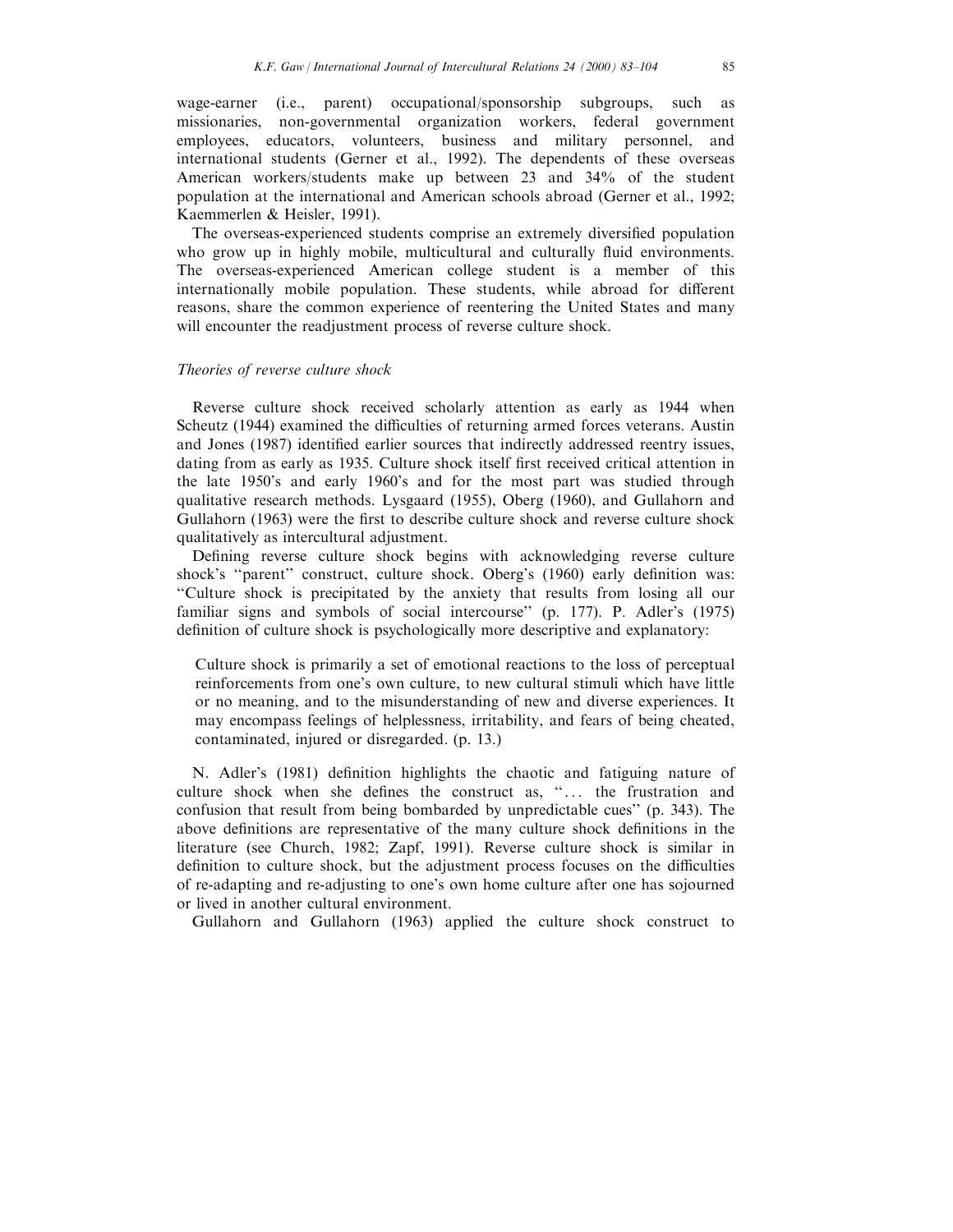returning United States scholars. Their study, which combined interview and survey data of 5300 returning scholars, suggested that the reverse culture shock pattern of adjustment was similar to the U-curve of adjustment introduced by Lysgaard (1955) to describe initial culture shock adjustment; hence their introduction of the "W-curve" hypothesis.

Lysgaard interviewed 200 returned Norwegian Fulbright scholars to study their adjustment patterns in a host country. He found that the U-curve described initial culture shock adjustment over time. The sojourner experiences initial euphoria, then depression, and finally resolution. The pattern of culture shock was graphically represented as a U-shaped adjustment curve with well-being on the ordinate axis and time on the abscissa axis of a Cartesian graph. By extending the U-curve with a second U-curve, Gullahorn and Gullahorn (1963) theoretically accounted for reverse culture shock, the experience of returning to one's home culture. The cognitive dissonance experienced at reentry was perceived as the primary root to the syndrome of reverse culture shock, causing structural imbalance (cognitive schema disequilibrium).

According to Gullahorn and Gullahorn, the main difference between reverse culture shock and culture shock was the expectations of the sojourners. Sojourners often expected to return to an unchanged home as unchanged individuals, which was not the case. In other words, one can expect (and thus is more or less cognitively prepared for) the cultural differences when entering a new culture, thereby potentially minimizing the effects of culture shock (Gullahorn  $\&$ Gullahorn, 1963; Searle & Ward, 1990; Weissman & Furnham, 1987). There has also been an assumption that reentry expectations negatively influence reverse culture shock. In this case, the returnee expects no difficulties as he/she is returning home, expects friends and family to have not changed and to welcome them, and expects the home culture to have remained unchanged and welcoming. For returnees who have spent most of their lives abroad, the expectations are based on what they think home is supposed to be as communicated by others (i.e., parents, peers, media) (Stelling, 1991).

Gullahorn and Gullahorn (1963) noted that sojourners with more firmly established perceptions of themselves suffered less; hence, the faculty returnees in their sample fared better (i.e., reported less adjustment problems) than student returnees in their sample. They explained that students were more likely in a state of identity change before, during and after an overseas experience while faculty sojourners had more firmly set identities. Gullahorn and Gullahorn did not report empirical data to support these observations, however.

Kagitcibasi (1987) described the reentry experience as "deculturation," as the returnee is caught between the two cultures of host country and home country. Werkman (1980) summarized his findings as follows:

The task of readapting to the United States after living overseas is, for many, the most difficult hurdle in the entire cycle of international life. People who have lived overseas emphatically report that it is far less stressful to leave the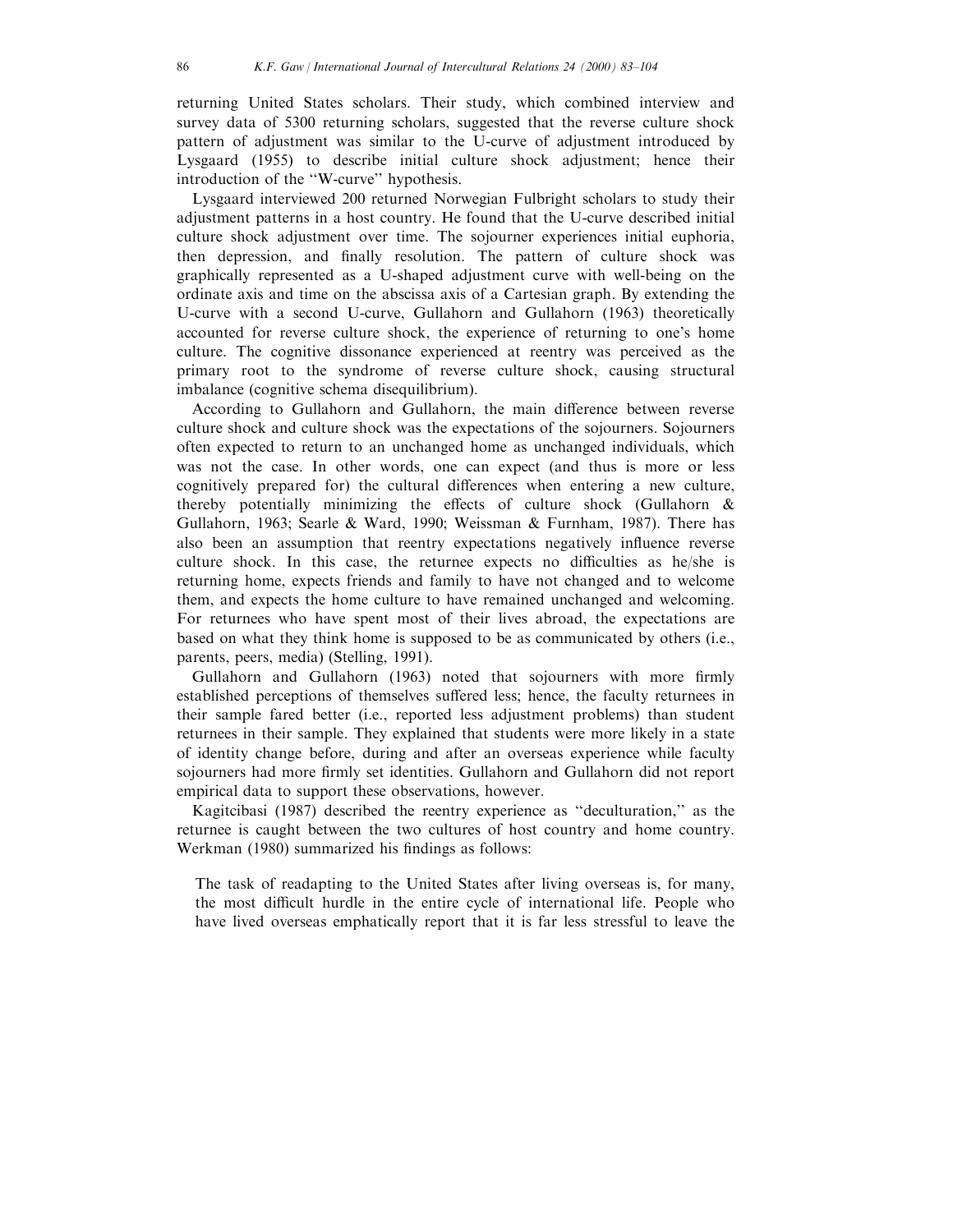United States and find a place in a new country than it is to experience the unexpected jolt of coming back home. (p. 233.)

## Reverse culture shock research

Researchers agree the reverse culture shock experience can be problematic, though there is a spectrum of opinion as to the types and severity of problems experienced by returnees. Empirical studies have identified problem areas that appear to be associated with the reverse culture shock experience.

The body of literature addressing outcome variables is exemplified by Sahin (1990), who reported significant clinical levels of depression and anxiety among Turkish secondary school returnees as compared to a non-returnee comparison group. Of the 785 returnee students, 18% reported clinical levels of depression; only 11% of the non-returnee students  $(n = 579)$  reported levels of clinical depression. As for anxiety, 45% of the returnees reported "problem anxiety" (p. 174) while 28% of the non-returnees reported such levels of anxiety.

Sahin also noted that 34% regretted returning home while 9% regretted having left home. Rogers and Ward (1993), in their study of 20 returned secondary school students, reported positive significant correlations between experienced reentry difficulties and depression ( $r = 0.37$ ) and anxiety ( $r = 0.52$ ), supporting Sahin's findings.

Gama and Pedersen (1977) observed readjustment problems among 31 Brazilians who had returned from graduate study in the United States. Their study identified problematic value conflicts with social and interpersonal relationships as well as with professional roles. Martin (1986) observed significant changes in the perceived quality of relationships among friends and family of returnees. Seiter and Waddell (1989), using their Reentry Shock Scale (RSS) and a set of items that assessed relational satisfaction derived from Martin's (1984) theoretical work, found a significantly negative correlation  $(r=-0.42)$  between reverse culture shock and relationship satisfaction.

Nash (1976) compared a study abroad returnee group ( $n = 41$ ) with a nonreturnee control group ( $n = 32$ ) and found that returnees expressed significantly higher levels of autonomy and "expansion and differentiation of self" (p. 200) than the control group. Stitsworth (1989) observed psychological changes among returnees when comparing returnees ( $n = 154$ ) and non-returnees ( $n = 112$ ) on the Communality, Flexibility and Achievement via Independence scales of the California Psychological Inventory (Gough, 1975). These studies suggest returnees possibly undergo identity changes resulting from their intercultural experiences aside from normal maturation change.

Descriptive survey studies have also identified problems thought to be associated with reverse culture shock. For example, Enloe (1986) surveyed 21 returned overseas-experienced Japanese families and identified reverse culture shock-related adjustment problems that the 40 children experienced. Problems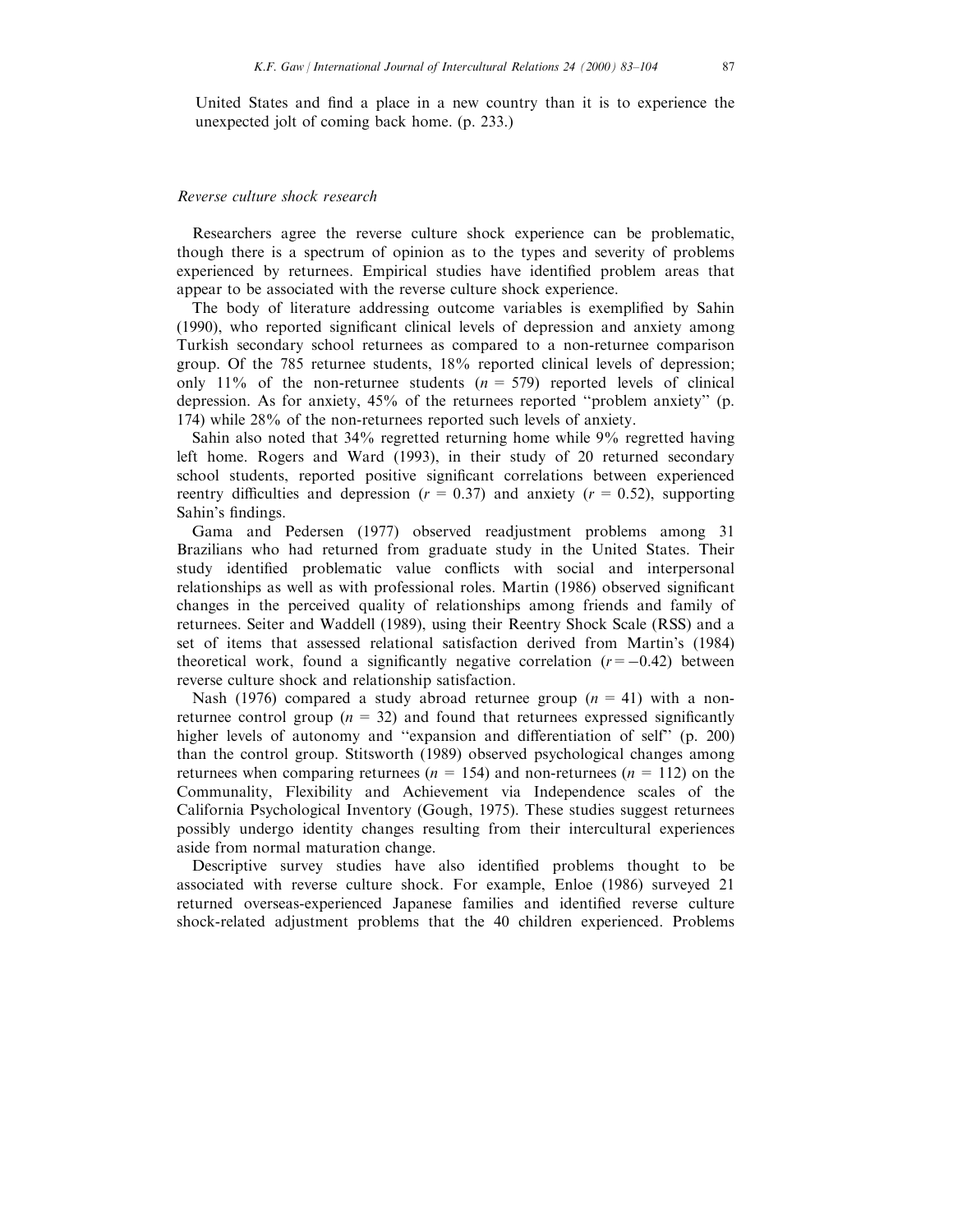included school phobia, adjustment to home country social expectations (e.g., social rules, customs), fear of rejection, ridicule for being "foreign", and performance anxiety. Gleason (1973), after interviewing and surveying an undergraduate sample  $(n = 157)$ , found that the common problems encountered by returned first-year college students were school finances, coursework difficulties, career decision confusion, personal identity confusion, and interpersonal relationships.

Kidder (1992) interviewed 45 overseas-experienced Japanese university students and found the "dilemma for returnees is whether to maintain or trim the new aspects of themselves, the parts they picked up under  $\dots$  any other flag" (p. 384). Kidder found returnees struggling with changes resulting from their overseas experiences, such as physical changes (hair style and color changes, pierced ears, and clothing styles), behavioral changes (walking and posture style changes, nonverbal behavior changes), interpersonal communication style changes, language competence and accent changes, and career value changes.

Stelling's (1991) survey of 134 returnees found that the returnee may very well experience a non-home country ethnic and/or cultural identification. Kittredge (1988) interviewed American returnees (unreported sample size) and noted across interviews that returnees most often felt out of place upon return to the United States because they held different self-identities than prescribed by American mainstream norms. For example, one returnee reported that his being African-American overseas was never a personal issue as he identified as an American, but upon return to the United States, he had to reckon with "the significance of being black" (p. 40). Another found herself able to only socialize with "outcasts" because her experience was not shared by non-returnee Americans. This particular European-American returnee identified with Indian and "third culture" values and  $e^{\frac{1}{2}}$  experienced value conflicts with non-returnee Americans  $\overline{\phantom{a}}$  hence her experience of alienation. (Briefly, a "third culture" person is an individual who has been raised in a cultural milieu that is characterized as a composite of guest cultures and the host culture.) Stevenson-Moessner (1986) described the "cultural dissolution'' (p. 315) of one European-American raised in non-white Africa who, upon reentry to the United States, experienced a profound erosion of personal identity with the loss of his African role models and social support network.

Werkman (1980) clinically observed that returning adolescents give up significant parts of their lives upon reentry, experiencing problematic separation and loss without clearly defined support structures. These returnees, according to Werkman, report discomfort and dissatisfaction with their lives, are nostalgic for lost lifestyles, and exhibit lower self-concepts than do their non-returnee counterparts.

## Hypotheses

Reverse culture shock research suggests that reverse culture shock is problematic for some returning sojourners. However, the literature is not consistent in reporting the spectrum and severity of problems and the needs of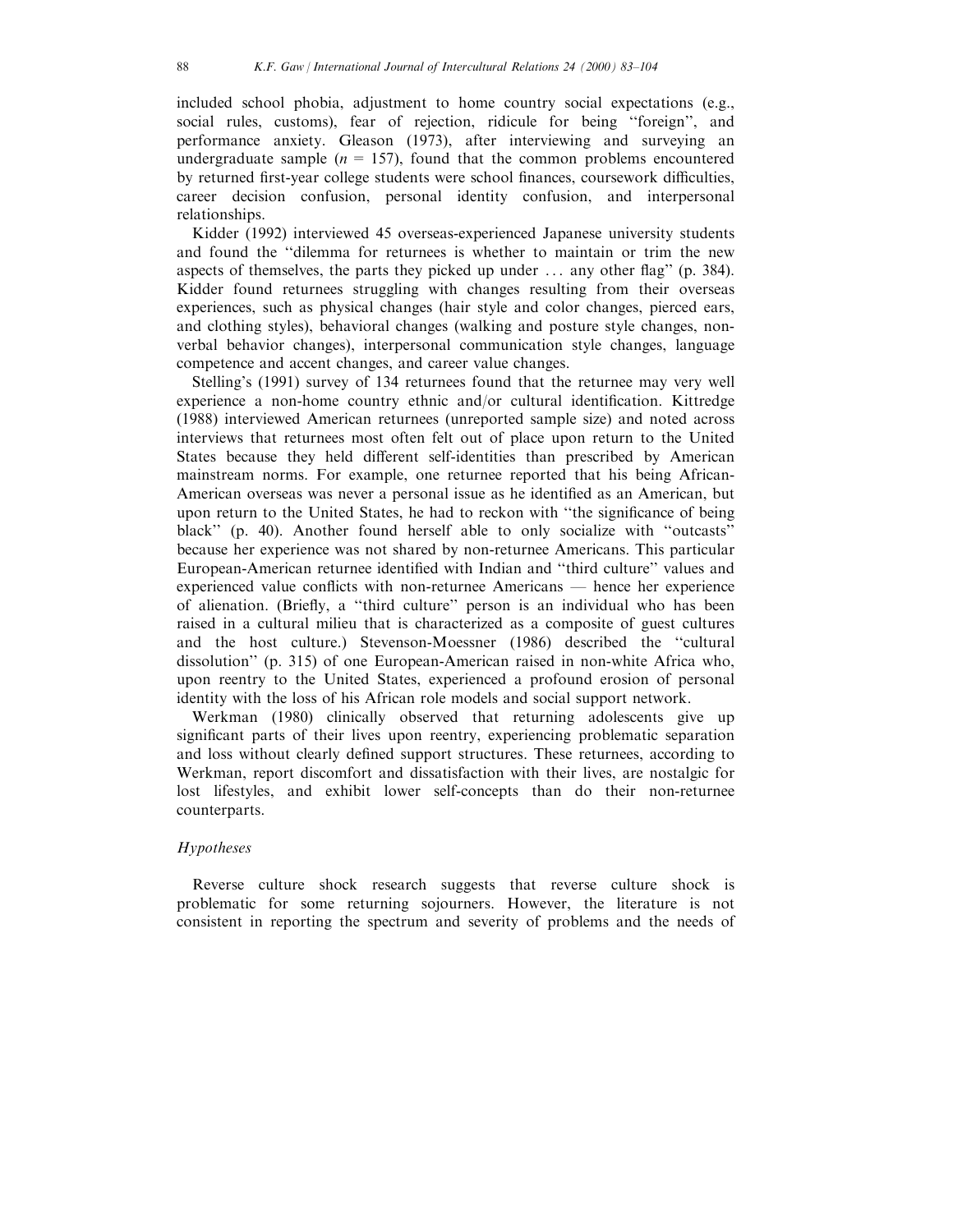returnees (Martin, 1984, 1986; Moore, Jones, & Austin, 1987; Raschio, 1987; Sahin, 1990; Stitsworth, 1989; Sussman, 1986; Uehara, 1986; Westwood, Lawrence, & Paul, 1986; Zapf, 1991). The purpose of this study was to document, using a modified Personal Problems Inventory (PPI) (Cash, Begley, McCown, & Weise, 1975) and the Reverse Shock Scale (RSS) (Seitar & Waddell, 1989), the adjustment of returned overseas-experienced American college students by examining their perceived reverse culture shock, problems they reported, their willingness to seek help, and the services they used. The research hypotheses were as follows:

1. High RSS index scorers would express greater severity of concerns on the PPI factors than would low RSS index scorers.

It was expected that returnees with a high level of reverse culture shock would also express greater problem severity than returnees with a low level of reverse culture shock. Therefore, individuals encountering reverse culture shock would express needs (problem areas) that were specific to their reverse culture shock experience. Some of these needs would be psychological, social, academic, and personal, as assessed by the PPI.

2. High RSS scorers would be less willing to see a counselor than would low RSS scorers.

The question addressed was whether there was a significant difference between high and low RSS index scorers when their willingness to see a counselor was examined. Previous reverse culture shock research has not addressed the questions of what degree returnees were willing to seek assistance with the problems they were encountering and if the two groups differed in their willingness to seek counseling.

3. There is a negative relationship between RSS scores and service usage.

Finally, it was expected that as returnee RSS scores increased, student support service usage would decline. This research question was developed with regard to the belief that a lower level of reverse culture shock would not inhibit student service usage while a higher level of reverse culture shock would inhibit student service usage.

#### Method

#### Design

The investigation was based on a cross-cohort, descriptive survey. The study examined the problems of overseas-experienced returnees and their willingness to seek assistance for those problems using the revised Personal Problems Inventory (PPI) (Cash et al., 1975; Gim, Atkinson, & Whiteley, 1990). Demographic data were incorporated to explore the relationship between reverse culture shock, personal problems, and student service usage.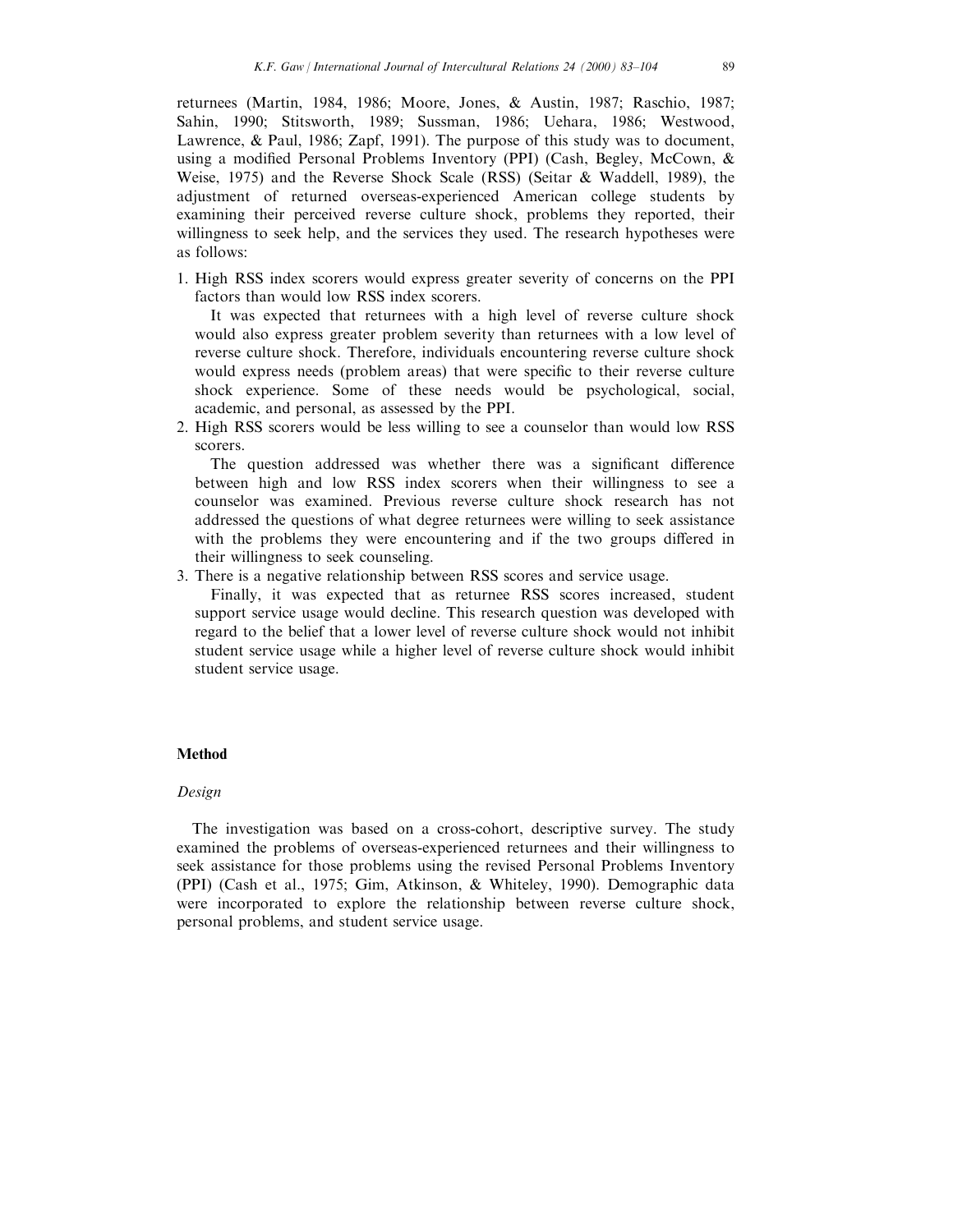# Subjects

The subjects were 66 overseas-experienced American students attending a large West Coast university. The university's 1992–1993 undergraduate enrollment was 16,277 students (Office of Budget and Planning, 1993), of which, 75 (0.46% of the undergraduate population) fit the population under study (S. Agronov, personal communication, February, 1993).

All undergraduate students at the West Coast university who met the following inclusion criteria at the time of the study were asked to participate in the investigation: (1) United States citizenship; and (2) completion of high school education outside the United States.

The sample population was identified using two descriptors, school code (an administrative coding) and visa status, on the university's mainframe computer database. By intersecting these two fields, and selecting only the non-visa holding students who had graduated from a "foreign school" (which included host national, American, international, missionary and Department of Defense schools), a list of 75 potential participants meeting the inclusion criteria was generated. Permanent resident aliens (a.k.a., "green card holders") were not included in the search.

## Procedures

Reentry survey packets were mailed to the 75 potential students who met the inclusion criteria. The packets included a pre-stamped return envelope as a means to increase response. Of the 75 mailed packets, 66 were returned after follow-up methods were employed. The return rate was 88%. Of the nine non-participating returnees, four were contacted to learn of their decisions not to participate: one was recovering from a serious injury, one declined to participate, and two were studying abroad at the time of the investigation. The latter two were sent the reentry survey twice, but did not respond. The other five non-participating students could not be contacted.

Respondents were asked to complete and return the mailed survey immediately; the survey packet contained a cover letter explaining the study, a consent form, and the reentry survey. A second reentry survey packet was mailed to individuals who had not completed and returned the original packet. Postcards and telephone contact were used as final procedures to obtain completed surveys.

## Sample characteristics

Participants ranged in age from 18 to 25 years; the average age was 20  $(S.D. = 1.62)$ . Most of the participants were 21 years of age or younger  $(85\%)$ . Thirty-two males and 34 females participated.

Respondents represented all undergraduate class levels. Freshmen represented 23% of the sample ( $n = 15$ ); sophomores represented 26% of the sample ( $n = 17$ ).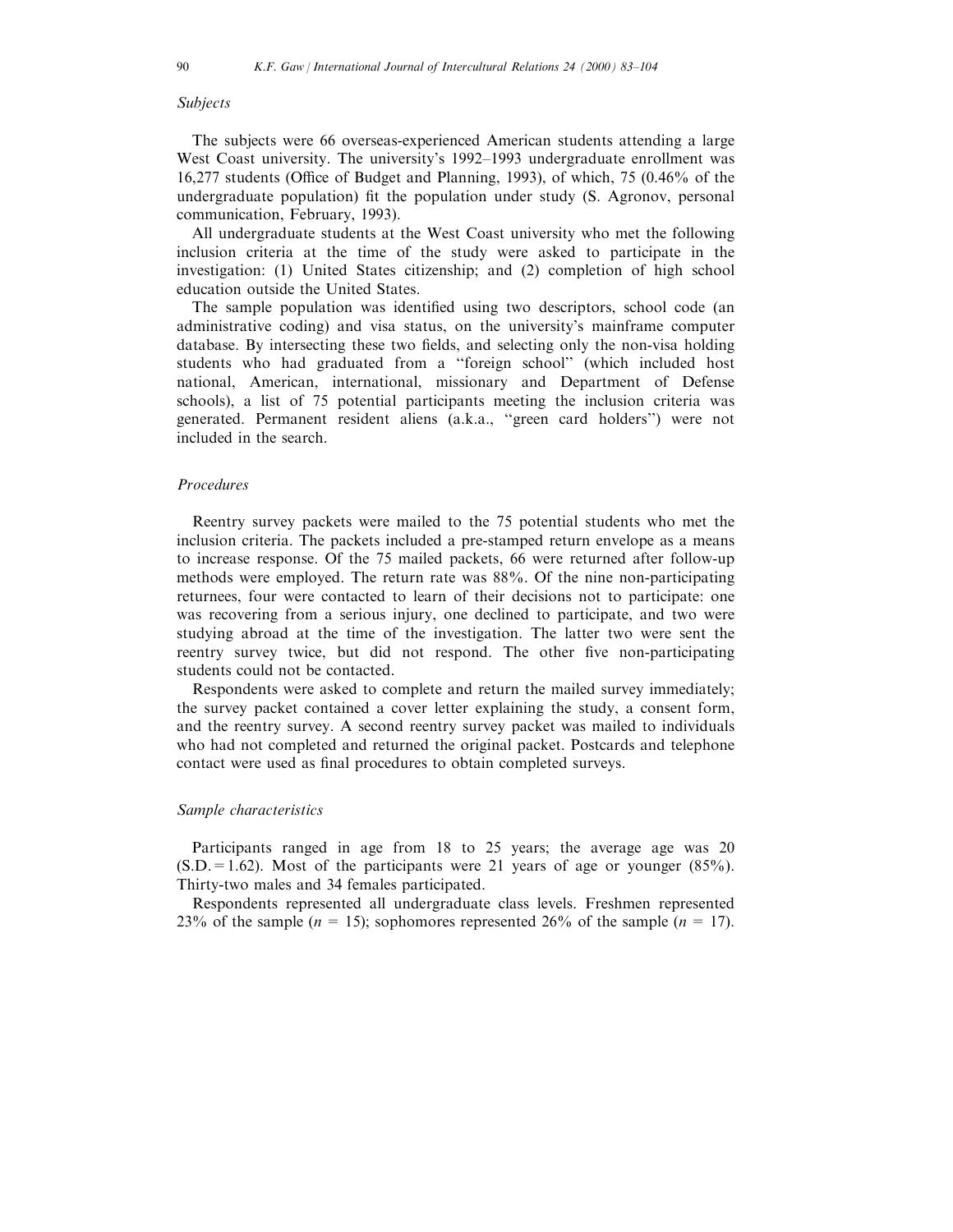Juniors had the smallest representation of 15% of the sample  $(n = 10)$ . Seniors were the largest subgroup, representing 36% of the sample  $(n = 24)$ .

Ethnicity, home country, and country of attachment were assessed on the reentry survey. A large proportion of the sample were European-American  $(n = 41)$ ; 8 Asian-Americans participated, 4 Hispanics participated, and 13 "other" self-identified ethnicities participated. Some respondents identified their ethnicities as biracial. Other ethnicities reported were: Arab  $(n = 2)$ , Middle Eastern  $(n = 1)$ , American-Egyptian  $(n = 1)$ , American-Brazilian  $(n = 1)$ , American-Japanese  $(n = 1)$ , American-Korean  $(n = 1)$ , American-Filipino  $(n = 1)$ , American-Greek  $(n = 1)$ , Filipino-Spanish  $(n = 1)$ , Indian-Puerto Rican  $(n = 1)$ , Chinese  $(n = 1)$ , and Jewish  $(n = 1)$ .

The RSS survey assessed the number of schools attended overseas and the type of school last attended. The largest subgroup of the respondents attended only one overseas school ( $n = 30$ ). Sixteen attended two overseas schools, while nine participants attended three schools and nine attended four schools. One participant attended six schools and one attended seven overseas schools. The average stay overseas was slightly over 10 years with a range of 18.5 years (from half a year to 19 years).

Type of overseas school attended was initially assessed by having respondents list their overseas schools by name on the reentry survey. The most recent school attended was then referenced in the ISS Directory of Overseas Schools (Kaemmerlen & Heisler, 1991) to code the school type. If the school was not listed in this directory, the Secondary School/Junior College Code List (Educational Testing Service, 1990) was used. Thirteen respondents attended international schools; 24 attended American schools; five attended missionary schools; 10 attended US Department of Defense or State Department schools; and 14 attended host country schools.

#### Instruments

This investigation employed the reentry survey, an instrument containing two previously published scales and a demographic questionnaire. The reentry survey was reviewed by five American study abroad students (who did not fit the investigation's inclusion criteria) and was revised based upon their recommendations with regard to item clarity and usefulness.

The demographic component of the reentry survey assessed age, sex, class standing, ethnicity, number of years lived abroad (outside the United States), and schools attended abroad. Two items assessed the respondents' home and country identification, and one item identified what services respondents had used to address problems they experienced while a university student.

The RSS (Seiter & Waddell, 1989), the second component to the reentry survey, assessed the participants' degree of reverse culture shock. The RSS is a sixteen item, 7-point Likert-type scale developed from previous culture shock and reverse culture shock research (e.g., Austin, 1986; Church, 1982; Koester, 1984; Martin, 1984; Sussman, 1986; Uehara, 1986). Seiter and Waddell (1989) utilized the RSS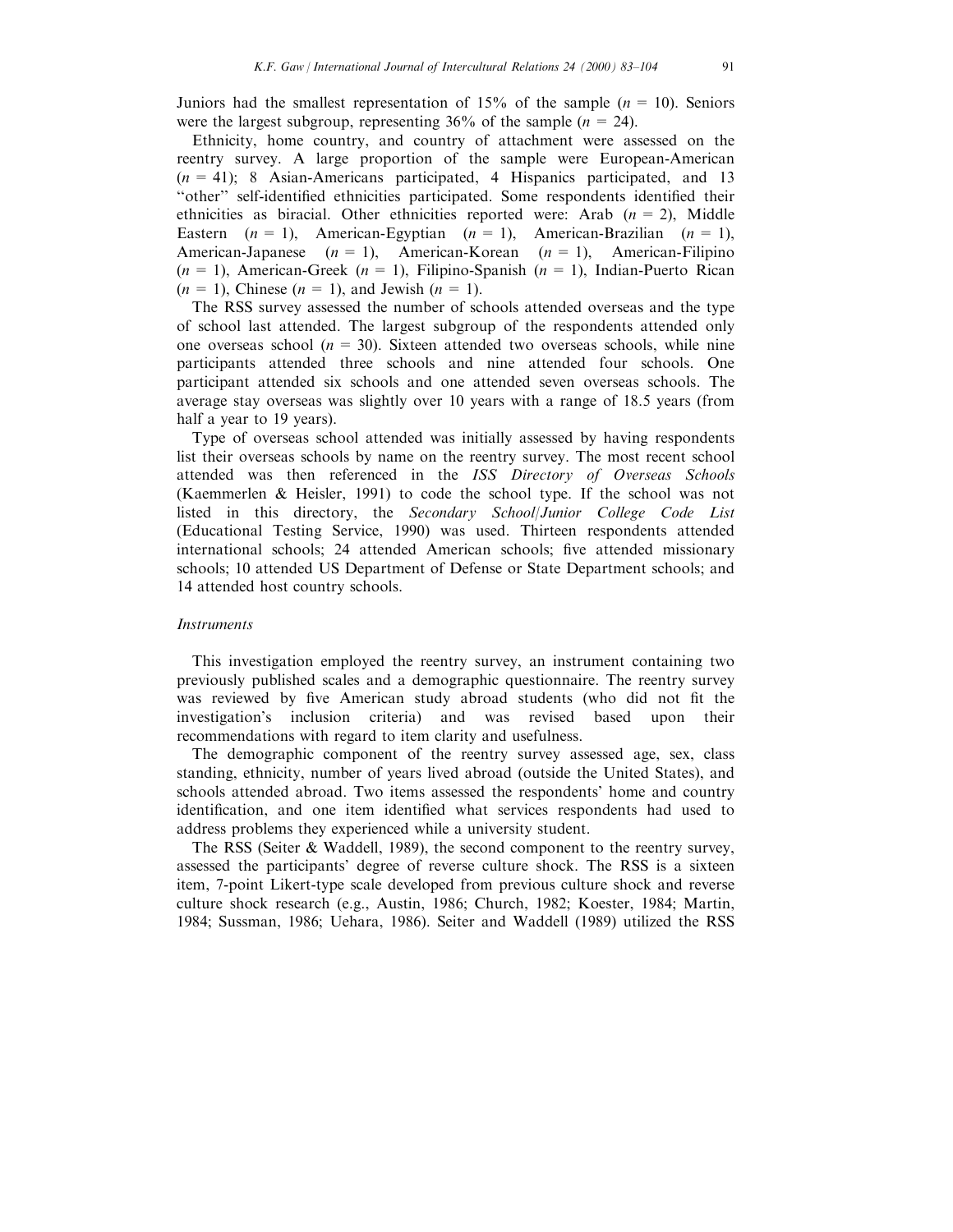to study the relationships between intercultural reentry, locus of control, and interpersonal communication. The reported internal-consistency alpha coefficient was 0.83. The 7-point scale ranges from 1 (strongly disagree) to 7 (strongly agree); the mid-point value is 4 (neither agree nor disagree). The RSS is scored by totaling the item scores and then dividing by 16, producing an index score ranging from 1 to 7. An index score of 7 indicates the subject is experiencing extreme reverse culture shock and an index score of 1 suggests the subject is experiencing no reverse culture shock. Seiter and Waddell (1989) reported an RSS index score mean of 4.4 ( $M = 4.3$ ; S.D. = 0.96) for their sample of 54 returned study abroad college students. Average stay abroad for their sample was 1 year. The mean RSS index score for the present sample was 4.84; the median was 4.88; the standard deviation was 0.82. The average stay abroad for the present sample was about 10 years.

The second scale on the reentry survey is an adapted form of the PPI (Cash et al., 1975; Gim et al., 1990) which provided a parsimonious approach to assessing the needs of college students. The PPI addresses problems pertinent to the general college student population and has been used in studies (e.g., Gim et al., 1990; Lewis & Walsh, 1978, 1980; Ponce & Atkinson, 1989) to assess college student concerns. The PPI also provides an index of ``willingness to see the counselor'' for each concern. Ponce and Atkinson (1989) and Gim et al. (1990) have successively revised the PPI to account for issues presented by American racial/ethnic minority students attending American colleges. The revised Gim et al. (1990) version of the PPI consisted of 24 problems for both subscales (personal problems and willingness to see a counselor). Gim et al. (1990) found that the PPI assessed three factors (relationship concerns, academic or career concerns, and health or substance abuse concerns) and five additional items that did not load on any of the three factors (concerns of conflicts with parents, financial concerns, insomnia, roommate problems, and ethnic identity confusion). For this study, one item from the 24 was removed ("being a minority member"); this deletion was recommended by four of the five instrument reviewers. To assess cultural identity conflict (thus tapping into a similar construct of the deleted item), home identification and ethnicity was assessed on the demographic portion of the survey. Therefore, the form of the PPI used for this investigation had 23 items. Gaw (1993) recently assessed the test-retest reliability of this modified form of the PPI, which produced one-week reliability coefficients of 0.85 and 0.89 for the problems and willingness scales, respectively. (College-aged students at a separate academic institution from the present study participated in the test-retest study. These students were voluntary participants who were enrolled in an undergraduate psychology course. Participants completing both administrations were given course credit. A course examination followed the initial administration, serving as a distracter to directly interfere with participant memory of the initial administration.)

Overseas-experienced American returnees participating in the investigation were asked to make two ratings for each of the 23 problems. They first rated the level of severity of each problem on a 4-point scale  $(1=not a$  problem to  $4=major$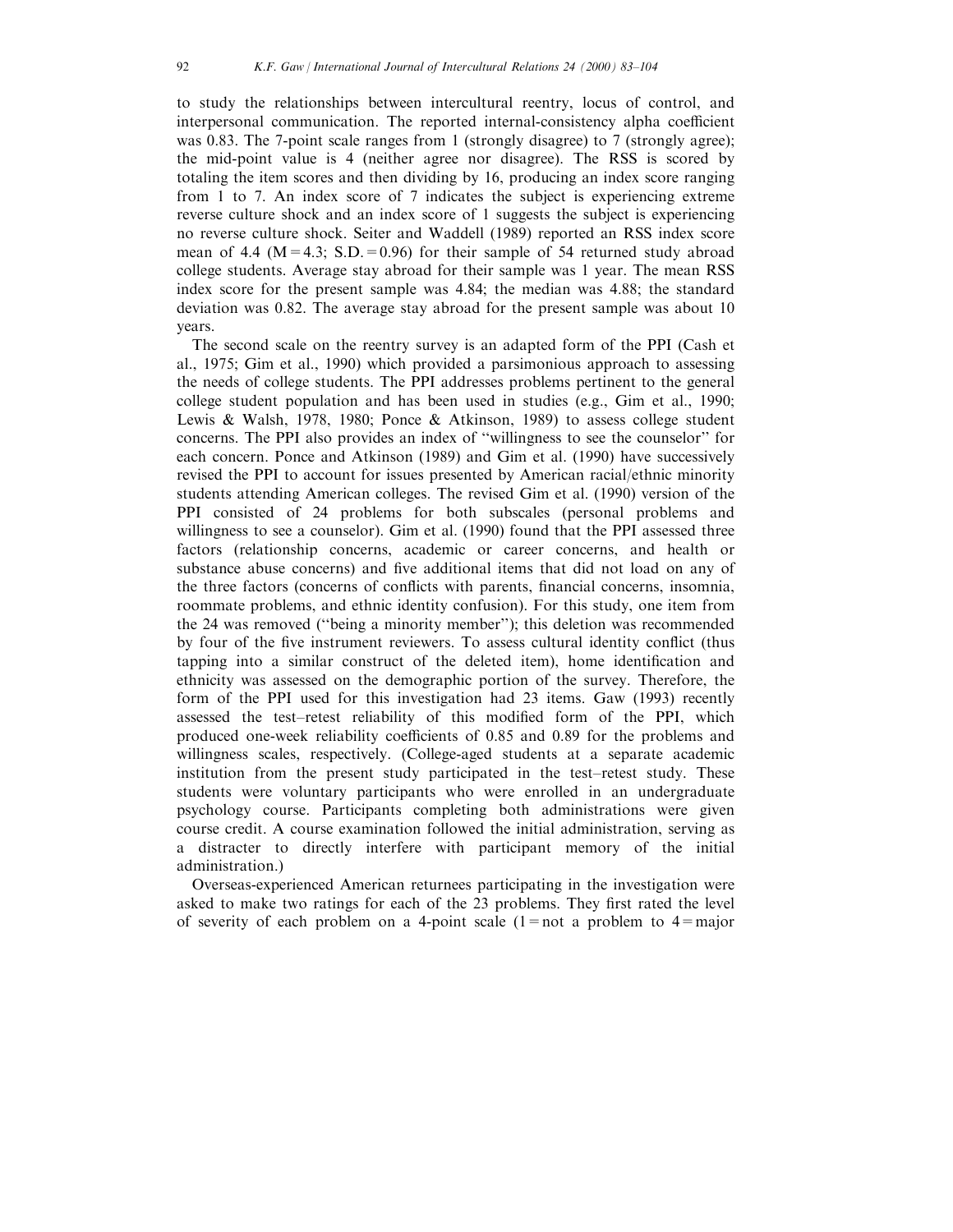problem). The average rating across all problems for each respondent generated a PPI problem severity index score. The respondents then rated their willingness to see a counselor for each problem, also on a 4-point scale  $(1=not)$  willing to 4=willing). The average rating across all problems for each respondent generated a PPI "willingness" index score. In a test-retest study of the modified 23 item PPI, Gaw (1993) reported an overall problem severity mean of 1.52 for the first administration and 1.43 for the second administration. Gaw also reported 1.57 and 1.54 as average "willingness" index scores for the initial and second administrations, respectively.

# Results

This study assessed the degree of reverse culture shock experienced by a sample of overseas-experienced American college students. The study then examined the relationships between reverse culture shock and the reported problems/concerns of these returnees, their willingness to seek counselor assistance for their problems/ concerns, and returnee use of student services.

| Table 1                                                       |  |  |  |
|---------------------------------------------------------------|--|--|--|
| Factor loadings for the personal problems subscale on the PPI |  |  |  |

| PPI item                 | Factor 1          | Factor 2          | Factor 3          | Factor 4          |
|--------------------------|-------------------|-------------------|-------------------|-------------------|
| Alienated, not belonging | .816 <sup>a</sup> | .203              | .007              | $-.157$           |
| Loneliness, isolation    | $.814^{\rm a}$    | .102              | .246              | .114              |
| Making friends           | .629 <sup>a</sup> | .226              | .169              | .384              |
| Inferiority feelings     | .640 <sup>a</sup> | .056              | .196              | .398              |
| Adjustment to college    | .595              | $-.096$           | .599 <sup>a</sup> | .044              |
| Depression               | .588 <sup>a</sup> | .249              | .512              | .078              |
| General anxiety          | .570 <sup>a</sup> | .339              | .178              | .152              |
| Sexual functioning       | .168              | .841 <sup>a</sup> | .130              | $-.092$           |
| Sexual relationships     | .278              | .606 <sup>a</sup> | .142              | $-.119$           |
| Academic performance     | .239              | .021              | .675 <sup>a</sup> | .244              |
| Conflicts with parents   | .105              | .130              | .669 <sup>a</sup> | $-.169$           |
| Test anxiety             | .039              | .268              | .662 <sup>a</sup> | .252              |
| Trouble studying         | .284              | .331              | .558 <sup>a</sup> | .283              |
| Personal/ethnic identity | .405              | .112              | .531 <sup>a</sup> | .139              |
| <b>Shyness</b>           | .362              | $-.112$           | .019              | .679 <sup>a</sup> |
| Speech anxiety           | $-.022$           | $-.023$           | .138              | .625 <sup>a</sup> |
| Dating problems          | .321              | .334              | .201              | .393              |
| Alcohol problems         | $-.045$           | .203              | .091              | .191              |
| Financial concerns       | .135              | .107              | .477              | .148              |
| Career choice            | .464              | .030              | .108              | .084              |
| Insomnia                 | .038              | .270              | .045              | .037              |
| Roommates                | .262              | .054              | .150              | $-.018$           |

<sup>a</sup> These items loaded onto the factor identified by the column heading.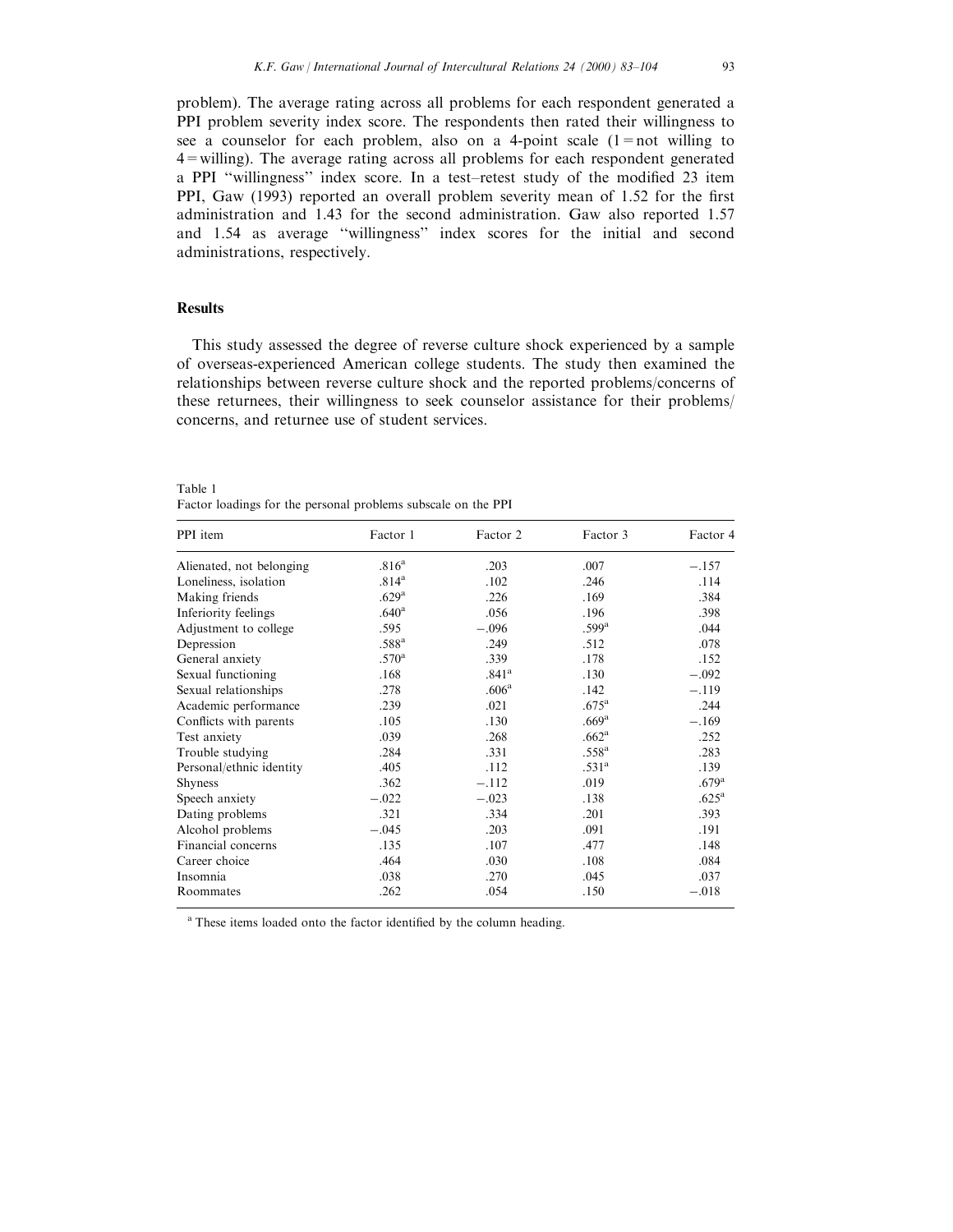#### Personal problems/concerns

The first hypothesis was that respondents with high RSS index scores would express a significantly greater severity of concerns on the PPI than would respondents with low RSS Index scores. This hypothesis was tested using a oneway MANOVA design following the use of exploratory factor analysis, which generated the dependent variables for the MANOVA.

Because the PPI has 23 items, exploratory factor analysis with a varimax rotation was used to identify an underlying structure. A four-factor solution was selected; 49.26% of the total variance was explained with this solution. Using 0.50 as the loading criteria, the four factors were labeled as personal adjustment (Factor 1), intimacy concerns (Factor 2), college adjustment (Factor 3), and shyness concerns (Factor 4). The personal adjustment factor accounted for 19.09% of the total variance; the intimacy concerns factor accounted for 8.34% of the total variance; the college adjustment factor explained 14.01% of the total variance; and the shyness concerns factor explained 7.82% of the total variance. Results of the factor analysis are presented in Table 1.

Two items (adjustment to college and depression) loaded on two factors (personal adjustment and college adjustment). The first item, adjustment to college, loaded 0.595 on the personal adjustment factor and 0.599 on the college adjustment factor. Due to its slightly higher value on the third factor, the adjustment to college item was placed on that factor; this also made sense given the nature of the factor and the item of interest. The second item, depression, loaded 0.588 on the personal adjustment factor and 0.512 on the college adjustment factor. Because of its higher loading on the first factor, it was placed on that factor; additionally, the item's meaning addresses the factor's domain. Six items did not load over 0.499 on any of the factors and were subsequently dropped from the factor analysis procedure. One item, drug addiction, was dropped from the factor analysis completely because all respondents answered ``Not a Problem'' to the item.

High and low levels of reverse culture shock were determined by index score on the RSS, using the median score as the threshold of determination. Individuals with index scores equal to or above the threshold were placed in the high reverse culture shock group; individuals with an index score below the threshold value were assigned to the low group. An independent samples  $t$  test revealed that the Low and High RSS means differed significantly on the RSS  $(t=-12.59, df = 64, P < 0.000)$ . PPI items significantly contributing to each factor were summed and then divided by the number of items significantly contributing to the factor to create a severity score for the factor. Using the two levels of RSS index scores as the independent variable and the factors as the dependent variables, a one-way MANOVA was performed. This analysis resulted in a significant Wilks' lambda value:  $\Lambda = 0.801$ ,  $F(4.60) = 3.733$ ,  $P < 0.001$ .

Subsequent univariate ANOVA was performed for each dependent variable and resulted in significant  $F$  values for two of the four dependent variables: personal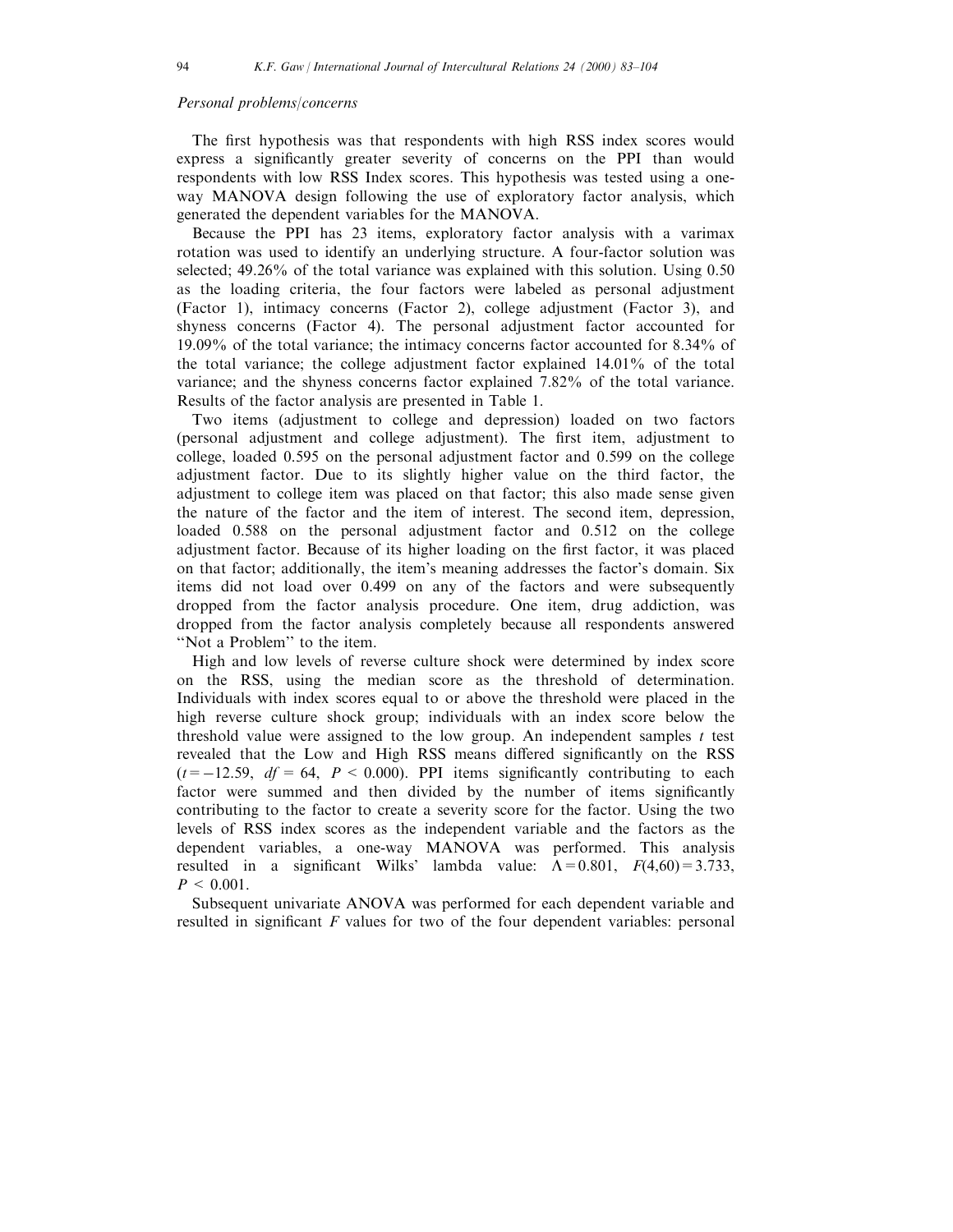adjustment,  $F(1,63) = 11.348$ ,  $P < 0.001$ , and shyness concerns,  $F(1,63) = 4.449$ ,  $P \le 0.039$ . The two nonsignificant factors were intimacy concerns, F  $(1,63)=0.029$ ,  $P < 0.866$ , and college adjustment,  $(F (1,63)=2.464, P < 0.121)$ . Results show that students experiencing high reverse culture shock were more likely to report personal adjustment problems and shyness concerns than would those experiencing low reverse culture shock.

Table 2 provides the response percentages of the sample across the PPI personal problems subscale; items were sorted by respondents' "Not a Problem" endorsements. Most items revealed a range of endorsement in terms of severity, from "Not a Problem" to "Severe Problem". Loneliness-isolation was considered by approximately  $30\%$  of the sample to be either a significant or a severe problem. Over 22% of the sample rated college adjustment, depression, career choice, feeling alienated, and trouble studying as either significant or severe problems. Financial concerns, general anxiety, academic performance, and shyness were considered significant or severe problems by over 15% of the sample. Drug addiction was the only item that was "Not a Problem" for the entire sample.

| PPI item                        | Not a problem | Mild problem | Significant problem | Severe problem |
|---------------------------------|---------------|--------------|---------------------|----------------|
| Adjustment to college           | 31.8          | 40.9         | 19.7                | 7.6            |
| $L$ oneliness $-$ isolation     | 33.3          | 36.4         | 21.2                | 9.1            |
| Depression <sup>a</sup>         | 34.9          | 40.9         | 13.6                | 9.1            |
| Career choice                   | 36.4          | 37.9         | 21.2                | 4.6            |
| Alienated                       | 36.4          | 39.4         | 13.6                | 10.6           |
| <b>Shyness</b>                  | 47.0          | 36.4         | 7.6                 | 9.1            |
| General anxiety                 | 48.5          | 36.4         | 15.2                | $\theta$       |
| Academic performance            | 48.5          | 36.4         | 10.6                | 4.6            |
| Financial concerns              | 48.5          | 31.8         | 13.6                | 6.1            |
| Trouble studying                | 50.0          | 27.3         | 13.6                | 9.1            |
| Test anxiety                    | 56.1          | 24.2         | 13.6                | 6.1            |
| Making friends                  | 56.1          | 33.3         | 7.6                 | 3.0            |
| Roommates                       | 60.6          | 24.2         | 9.1                 | 6.1            |
| Dating problems                 | 62.1          | 22.7         | 10.6                | 4.6            |
| Inferiority feelings            | 63.6          | 22.7         | 7.6                 | 6.1            |
| Personal/ethnic identity        | 65.2          | 18.2         | 10.6                | 6.1            |
| Speech anxiety                  | 72.7          | 22.7         | $\theta$            | 4.6            |
| Conflicts with parents          | 74.2          | 19.7         | 4.6                 | 1.5            |
| Insomnia                        | 74.2          | 21.2         | 4.6                 | $\theta$       |
| Sexual relationships            | 75.8          | 16.7         | 6.1                 | 1.5            |
| Alcohol problems                | 84.9          | 10.6         | 3.0                 | 1.5            |
| Sexual functioning <sup>a</sup> | 87.9          | 6.1          | 3.0                 | 1.5            |
| Drug addiction                  | 100           | $\theta$     | $\theta$            | $\theta$       |

Table 2 Personal problems subscale responses (sorted by "Not a Problem" percentages)

<sup>a</sup> One respondent did not answer this item.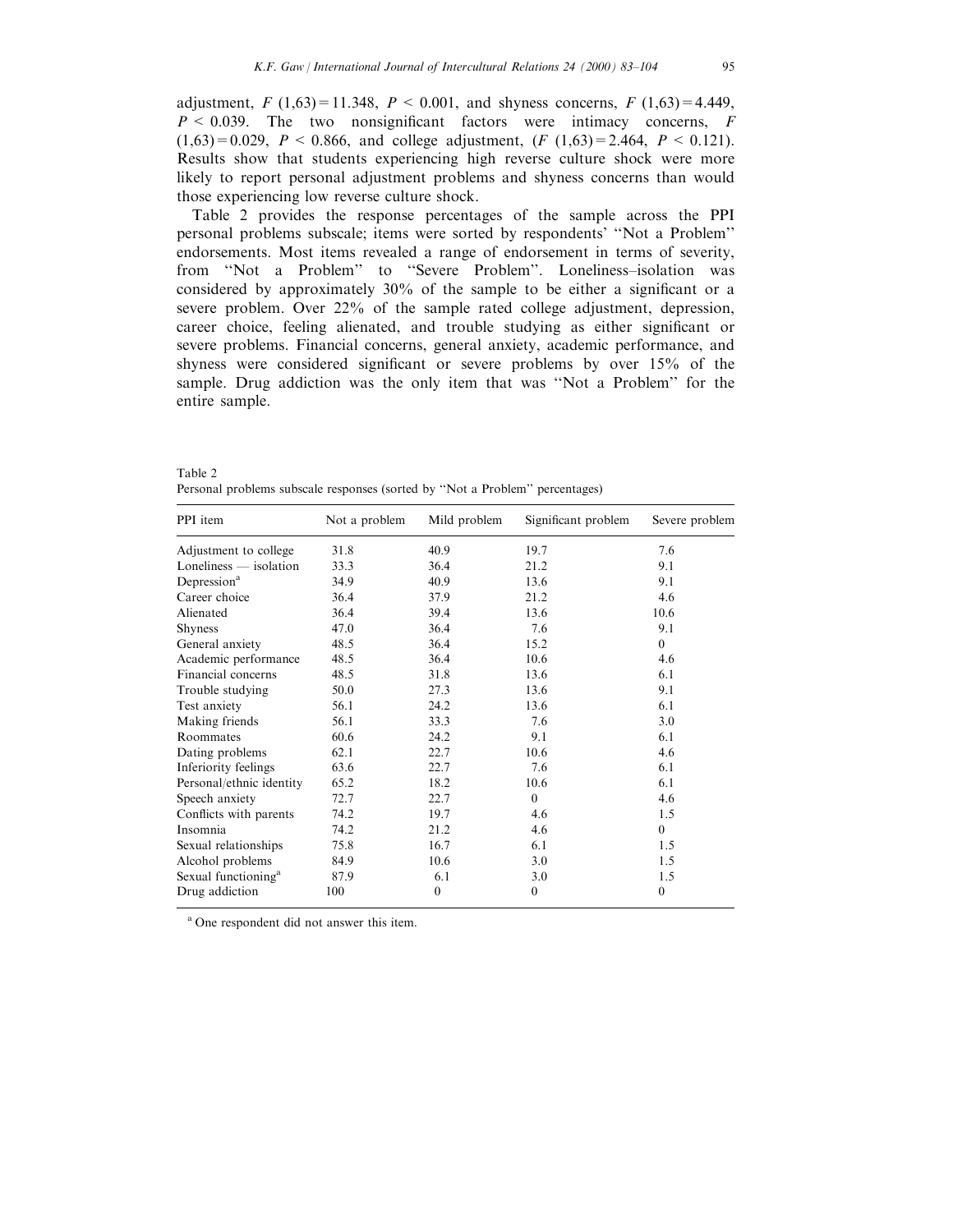#### Willingness to see a counselor

The second hypothesis was that students who scored high on the RSS would be less willing to see a counselor than students scoring low on the RSS. This hypothesis was tested using a one-way MANOVA after identifying the underlying structure of the PPI that assessed returnee willingness to see a counselor.

Using exploratory factor analysis and varimax rotation, a three factor solution was selected that explained 62.83% of the total variance. The factor loading criterion was set at 0.50. The three factors were labeled as psychological withdrawal (factor 1), health and social concerns (factor 2), and college stability concerns (factor 3). The psychological withdrawal factor explained 49.76% of the total variance; the health and social concerns factor accounted for 7.85% of the total variance; the college stability concerns factor explained 5.22% of the total variance. Results of the factor analysis are presented in Table 3.

One item (making friends) loaded equally on the psychological withdrawal factor and the health and social concerns factor and was therefore retained on both factors. Additionally, the item appeared to fit within the constructs of both

| PPI item                    | Factor 1          | Factor 2          | Factor 3          |  |  |
|-----------------------------|-------------------|-------------------|-------------------|--|--|
| Depression                  | .837 <sup>a</sup> | .175              | .298              |  |  |
| $L$ oneliness $-$ isolation | .822 <sup>a</sup> | .265              | .252              |  |  |
| Inferiority feelings        | $.735^{a}$        | .180              | .342              |  |  |
| Alienated, not belonging    | .722 <sup>a</sup> | .328              | .319              |  |  |
| General anxiety             | .666 <sup>a</sup> | .247              | .251              |  |  |
| Adjustment to college       | .582 <sup>a</sup> | .258              | .404              |  |  |
| Shyness                     | .559 <sup>a</sup> | .486              | .030              |  |  |
| Making friends              | .553 <sup>a</sup> | .553 <sup>a</sup> | .238              |  |  |
| Sexual relationships        | .299              | .838 <sup>a</sup> | .148              |  |  |
| Alcohol problems            | .276              | .826 <sup>a</sup> | .203              |  |  |
| Insomnia                    | .180              | .792 <sup>a</sup> | .220              |  |  |
| Drug addiction              | .106              | .680 <sup>a</sup> | .454              |  |  |
| Sexual functioning          | .295              | .606 <sup>a</sup> | .050              |  |  |
| Roommates                   | .444              | .583 <sup>a</sup> | .414              |  |  |
| Dating problems             | .239              | .564 <sup>a</sup> | .412              |  |  |
| Personal/ethnic identity    | .495              | .509 <sup>a</sup> | .193              |  |  |
| Academic performance        | .416              | .036              | .763 <sup>a</sup> |  |  |
| Trouble studying            | .379              | .158              | .700 <sup>a</sup> |  |  |
| <b>Test Anxiety</b>         | .391              | .224              | .678 <sup>a</sup> |  |  |
| Financial concerns          | .107              | .339              | .577 <sup>a</sup> |  |  |
| Career choice               | .224              | .208              | .495              |  |  |
| Speech anxiety              | .056              | .449              | .421              |  |  |
| Conflicts with parents      | .464              | .491              | .283              |  |  |

| <b>Taviv</b> |                                                                            |  |
|--------------|----------------------------------------------------------------------------|--|
|              | Factor loadings for the willingness to see a counselor subscale on the PPI |  |

<sup>a</sup> These items loaded onto the factor identified by the column heading.

Table 3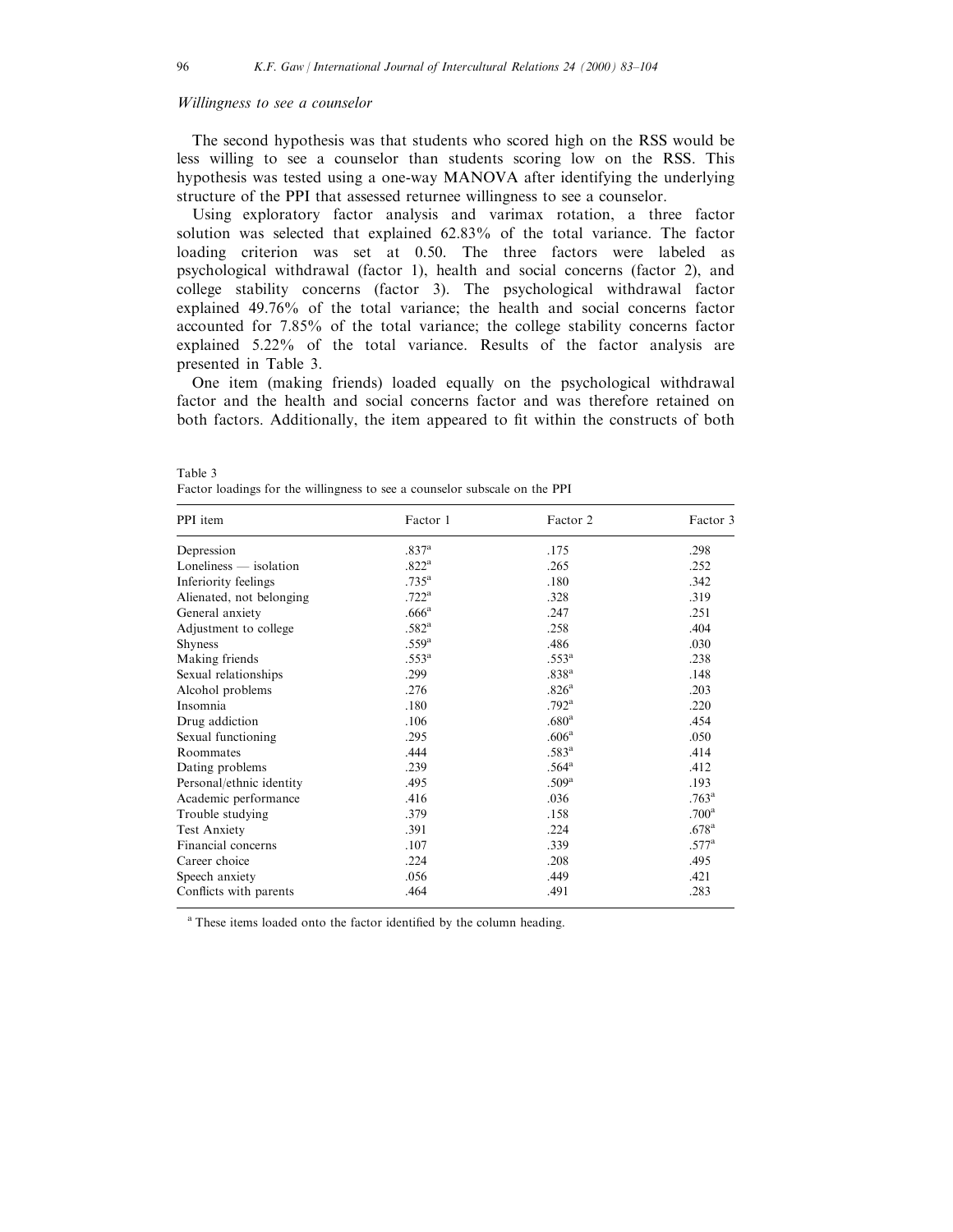psychological withdrawal and social concerns. Three items did not load above 0.499 and were therefore removed from the factors.

The same RSS index median threshold used previously was used to dichotomize the sample into high and low RSS groups. PPI items significantly contributing to each factor were summed and then divided by the number of items significantly contributing to the factor to create a factor score. A one-way MANOVA was conducted with the three identified factors of the PPI willingness subscale serving as the dependent variables. This omnibus analysis yielded a non-significant Wilks' lambda value:  $\Lambda = 0.913$ ,  $F(3,655) = 1.756$ ,  $P < 0.166$ . Because an overall nonsignificant result was obtained, subsequent analysis of variance procedures were not employed.

Table 4 provides the response percentages of the sample across the PPI willingness to see a counselor subscale items; items were sorted by respondents' ``Not willing'' endorsements. A ``no response'' column reports the percentage of respondents not answering the identified item. The distribution of endorsements for this subscale revealed a trend among the item responses: there was always at least 50% of the sample not willing or probably not willing to see a counselor for any given concern/problem on the PPI. Over 80% of the sample were not willing or probably not willing to see a counselor for problems concerning alcohol, drug

| Table 4                                                                                 |  |  |
|-----------------------------------------------------------------------------------------|--|--|
| Willingness to see a counselor subscale responses (sorted by "Not Willing" percentages) |  |  |

| PPI item                    | Not willing | Prob. not willing | Prob. willing | Willing | No response |
|-----------------------------|-------------|-------------------|---------------|---------|-------------|
| Career choice               | 40.91       | 9.09              | 24.24         | 18.18   | 7.58        |
| Depression                  | 42.42       | 22.73             | 16.67         | 10.61   | 7.58        |
| Trouble studying            | 50.00       | 13.64             | 19.70         | 6.06    | 10.61       |
| $L$ oneliness $-$ isolation | 53.03       | 12.12             | 21.21         | 9.09    | 4.55        |
| Academic performance        | 53.03       | 9.09              | 18.18         | 13.64   | 6.06        |
| Adjustment to college       | 54.55       | 12.12             | 19.70         | 6.06    | 7.58        |
| Test anxiety                | 57.58       | 15.15             | 16.67         | 6.06    | 4.55        |
| Alienated                   | 57.58       | 15.15             | 19.70         | 3.03    | 4.55        |
| Inferiority feelings        | 57.58       | 10.61             | 21.21         | 4.55    | 6.06        |
| Financial concerns          | 59.09       | 4.55              | 21.21         | 12.12   | 3.03        |
| Personal/ethnic identity    | 60.61       | 13.64             | 10.61         | 6.06    | 9.09        |
| General anxiety             | 62.12       | 10.61             | 18.18         | 1.52    | 7.58        |
| Making friends              | 63.64       | 13.64             | 12.12         | 3.03    | 7.58        |
| Conflicts with parents      | 65.15       | 10.61             | 12.12         | 4.55    | 7.58        |
| Speech anxiety              | 65.15       | 9.09              | 12.12         | 3.03    | 10.61       |
| Insomnia                    | 66.67       | 10.61             | 10.61         | 3.03    | 9.09        |
| <b>Shyness</b>              | 68.18       | 15.15             | 10.61         | 3.03    | 3.03        |
| Roommates                   | 68.18       | 13.64             | 12.12         | 3.03    | 3.03        |
| Sexual relationships        | 69.70       | 9.09              | 9.09          | 3.03    | 9.09        |
| Dating problems             | 71.21       | 9.09              | 10.61         | 3.03    | 6.06        |
| Drug addiction              | 72.73       | 9.09              | 7.58          | 3.03    | 7.58        |
| Alcohol problems            | 77.27       | 7.58              | 7.58          | 3.03    | 4.55        |
| Sexual functioning          | 77.27       | 4.55              | 9.09          | 1.52    | 7.58        |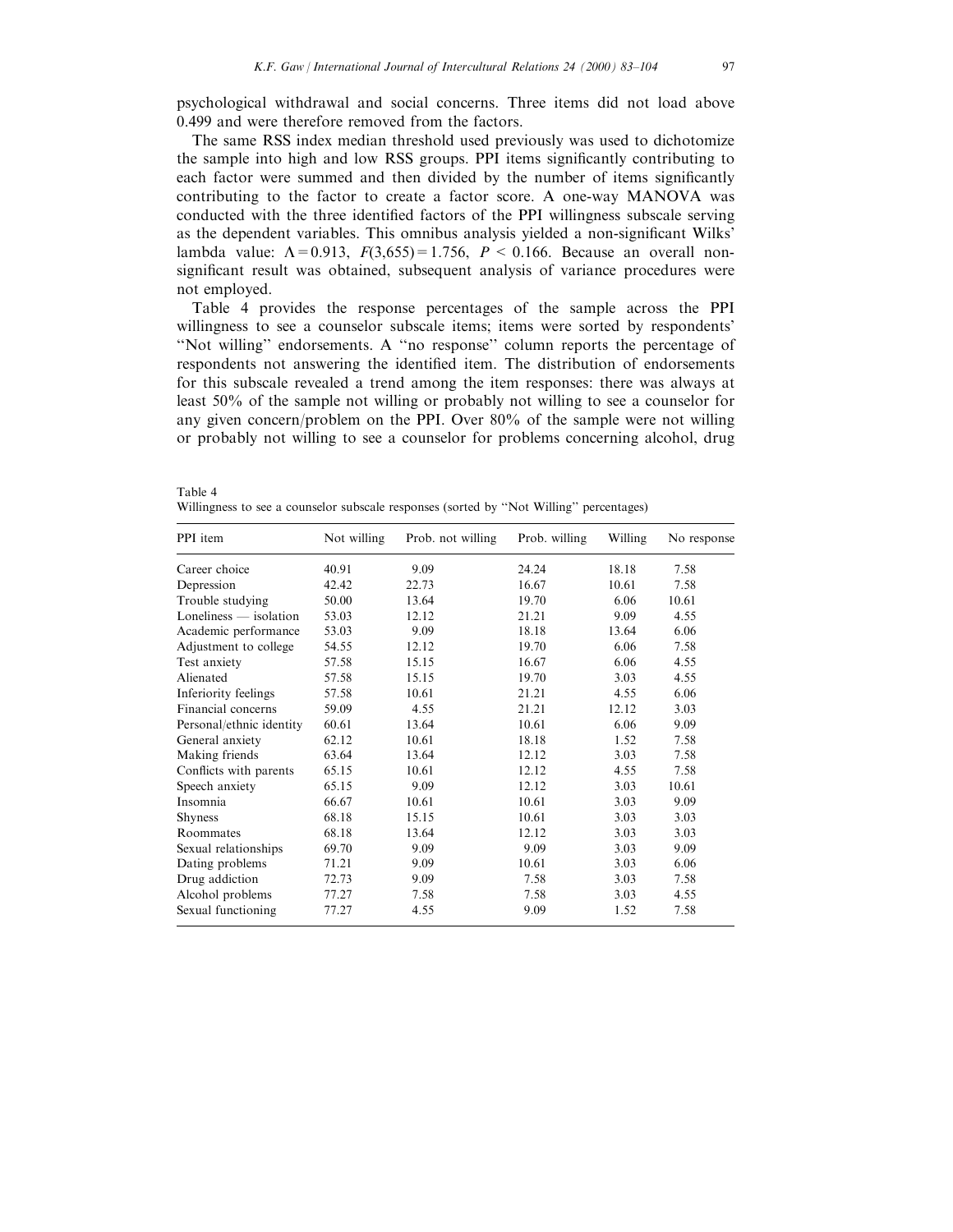Table 5

addiction, shyness, roommates, sexual functioning, or dating problems. In terms of willingness to see a counselor for specific problems, some  $42\%$  of the sample reported they were either probably willing or willing to seek help for career concerns. Slightly over 31% of the sample reported they were probably willing or willing to see a counselor for financial and academic performance concerns.

### Student service usage

Respondents identified which student support services they had used while enrolled at the university, summarized in Table 5. Over two-thirds of the sample used services at the student health center. Slightly over half of the returnees used services at the university's career and counseling center. Nearly half the respondents utilized academic advisors. Just over a quarter of the sample had used the financial aid office. Five respondents reported no use of any of the campus services, of which three were in the high RSS group and two in the low RSS group.

In terms of the number of services used, the mean usage was approximately 3  $(2.94)$  and ranged from no reported usage to 7 services. The Pearson productmoment correlation between reverse culture shock (RSS index) and total service usage was significant ( $r=-0.287$ ,  $P < 0.02$ ). This correlation indicated that as RSS index scores increased, returnee service usage decreased.

Table 5 also presents student service usage data sorted by the two levels reverse culture shock (high and low). Both groups reported similar usage with regard to seeking help at the student health service, use of the campus religious center, and "other" services. However, an apparent wide difference in usage was observed with regard to use of financial aid services and tutorial services; more low RSS returnees used these services than high RSS returnees. Moderate differences were observed with regard to use of peer advising, counseling/career services, and

| Student service               | Overall percentage | High RSS use | Low RSS use |
|-------------------------------|--------------------|--------------|-------------|
| Health service                | 77.27              | 26           | 25          |
| Career/counseling             | 53.03              | 15           | 20          |
| Academic advisor              | 48.48              | 13           | 19          |
| Financial aid office          | 27.27              | 3            | 15          |
| Tutorial services             | 24.24              |              | 13          |
| Academic peer advisor         | 22.73              |              | 10          |
| Other services                | 12.12              |              |             |
| Activities office             | 10.91              | ∍            |             |
| Religious center              | 6.06               | ↑            |             |
| Women's services              | 6.06               |              |             |
| International students office | 1.52               |              |             |
| Campus ombudsperson           | 1.52               |              |             |

Overall percentage and frequencies of students indicating use of a student support service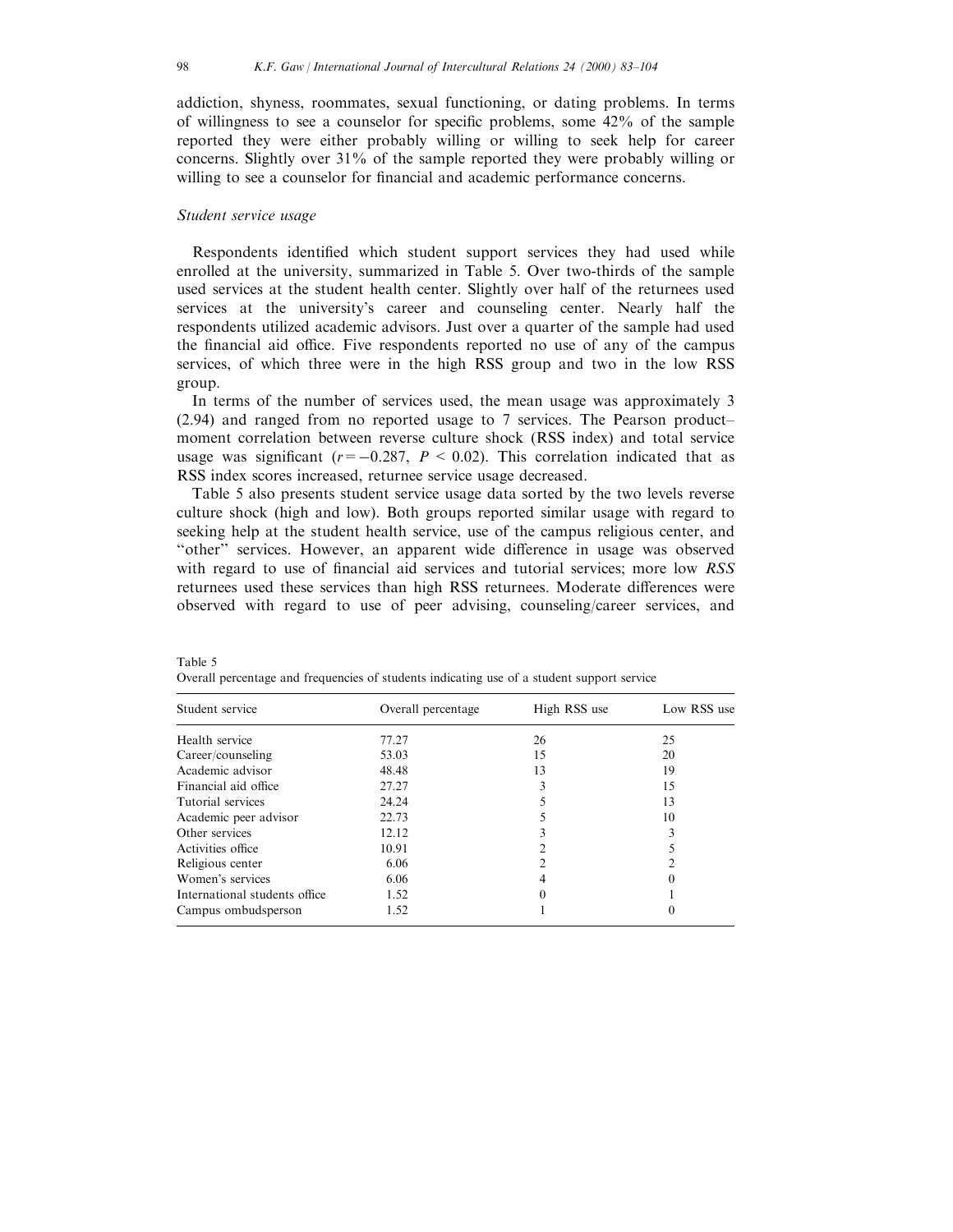academic advising; again, more low RSS returnees reported use of these services. High RSS returnees reported use of women's services while low RSS returnees did not use the service at all.

# **Discussion**

The purpose of this study was to assess the relationships between reverse culture shock and personal problems/concerns experienced at college, willingness to see a counselor with regard to the expressed concerns, and types of services used by overseas-experienced college students. Respondent demographics, reverse culture shock, personal problem severity, willingness to see a counselor for problems, and student services usage were assessed with the reentry survey, a self-report instrument that was mailed to potential respondents.

It was predicted that sampled returnees with higher RSS index scores would express a significantly greater severity of problems/concerns on the PPI than would returnees with low RSS index scores. It was found that the two levels of reverse culture shock were significantly different with regard to their RSS index means. The severity of personal problems reported by overseas-experienced college students was assessed using a modified form of the PPI (Cash et al., 1975; Gim et al., 1990). Factor analysis produced a four factor solution for the personal problems subscale. The factors were: personal adjustment, intimacy concerns, college adjustment, and shyness concerns. This solution was unlike other studies using the PPI in which other factor structures were identified (Gim et al., 1990; Johnson & Holland, 1986; Ponce & Atkinson, 1989); however, personal, college, academic, and interpersonal concerns were represented in all the of the above studies, including the present study. Gim et al. (1990) found that less acculturated Asian-Americans reported a greater severity of concerns than did highly acculturated Asian-Americans. A similar result was found in this present study. Returnees who experience higher levels of reverse culture shock were more likely to report more personal adjustment problems and shyness concerns than returnees who experienced low levels of reverse culture shock. This finding supports the Gim et al. (1990) conclusion that cultural conflict is related to reported problem severity.

The problems/concerns that loaded on the personal adjustment factor were alienated  $\overline{\phantom{a}}$  not belonging; loneliness  $\overline{\phantom{a}}$  isolation; making friends; inferiority feelings; depression; and general anxiety. These items have been represented in previous reverse culture shock research (Seiter & Waddell, 1989; Uehara, 1986). Two items loaded on the shyness concerns factor, shyness and speech anxiety. This suggested that returnees experiencing a higher degree of reverse culture shock were affected interpersonally more than returnees who encountered low levels of reverse culture shock, a finding supported in the literature (Martin, 1986; Seiter  $\&$ Waddell, 1989; Uehara, 1986).

It was predicted that higher scoring RSS index returnees would be less willing to see a counselor than low scoring RSS index returnees. Willingness was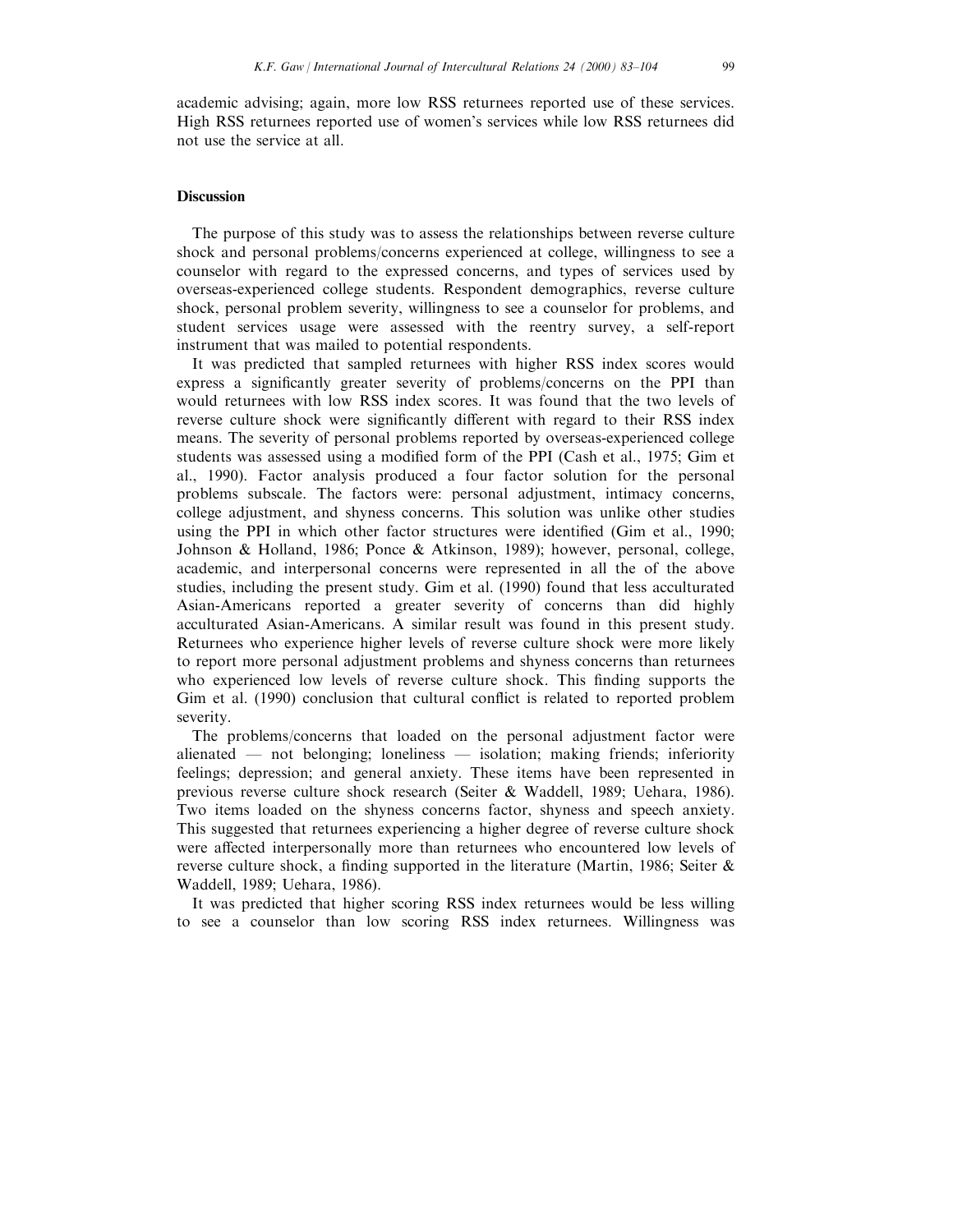measured with the willingness to see a counselor subscale of the PPI. Factor analysis produced a three factor solution: psychological withdrawal; health and social concerns; and college stability concerns. Willingness to see a counselor for the PPI problems/concerns did not appear to be related to reverse culture shock severity. That is, returnees reporting a higher level of reverse culture shock were as likely as returnees reporting lower levels of reverse culture shock to see a counselor for the personal problems/concerns assessed.

One other study assessed willingness to see a counselor with the PPI (Gim et al., 1990). The Gim et al. study used three factors and residual items to compare two levels of acculturated Asian-American groups of students. Their results indicated that highly acculturated Asian-Americans were less willing to seek assistance than less acculturated students. They hypothesized that less acculturated students experience greater cultural conflict, and once recognizing they have a problem, are more willing to overcome the stigma of seeking counseling. Returnees experiencing a higher degree of reverse culture shock might also be considered as less acculturated (hence their reverse culture shock experience) than returnees with low levels of reverse culture shock. This present study, however, did not support Gim et al.'s finding that acculturation level differentiates willingness to see a counselor.

Returnees experiencing higher levels of reverse culture shock were less likely to use student support services than were returnees experiencing low levels of reverse culture shock. A significant negative correlation was observed between returnee reverse culture shock and total student support service usage. Overseasexperienced returnees encountering low levels of reverse culture shock were more likely to use student support services than returnees experiencing higher levels of reverse culture shock. The two most frequently used services by both levels of returnees were health services and the career/counseling service. High RSS returnees reported they did not use as often the services that low RSS returnees used, such as financial aid services, tutorial services, and advising. Without such support, students may indeed experience a heightened degree of adjustment problems.

The willingness to see a counselor subscale data of the PPI revealed that reverse culture shock did not appear to be related to returnee willingness to see a counselor. However, the support services utilization data revealed that returnees did indeed use student services. What this apparent discrepancy between ``willingness'' and actual use suggested was that reverse culture shock was not related to what returnees said they would do (willingness to see a counselor), but rather was related to what returnees actually did (services used). That is, the returnees with higher levels of reverse culture shock used fewer services than did returnees with low levels of reverse culture shock. This suggests that their reverse culture shock experience may have been a serious inhibitor in their reaching out for professional help. This possibility has been shown in other studies in which students experiencing psychological and/or academic distress often prefer to seek help from a close friend or family member rather than a professional counselor (Knapp & Karabenick, 1988; Leong & Sedlacek, 1986; Rust & Davie, 1961;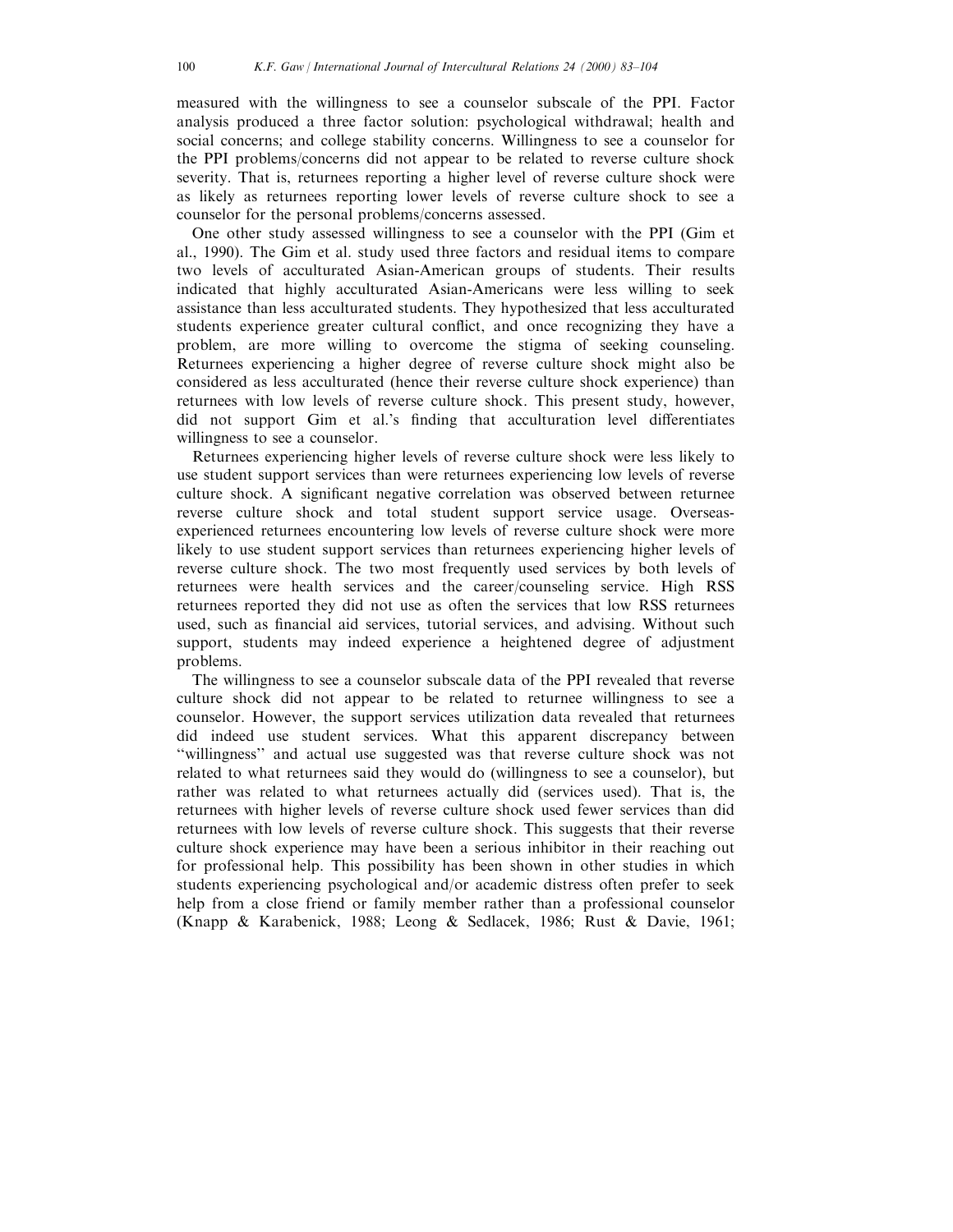Tinsley, de St Aubin, & Brown, 1982). It is possible returnees experiencing higher levels of reverse culture shock avoid professional assistance for their problems/ concerns because their level of distress may bias their help-seeking judgment. That is, some returnees may perceive (or experience) college professionals as interculturally-inexperienced — the returnee may not believe professionals understand and/or validate the reverse culture shock experience and the identity of the sojourner/returnee; seeking professional help could therefore be a challenging process for the high RSS returnee. The low RSS returnees may have been open to and found professional assistance that actually mediated their reverse culture shock experience.

Because there are several limitations to this study, the results must be considered and applied carefully. The sample size for this study was small  $(n = 66)$ , was limited to one campus, and used college students. Additionally, the sample was made up of involuntary sojourners  $-$  they had accompanied their parent(s) abroad. Had these same returnees gone abroad by themselves (e.g., as exchange students), results may have been different. Also, due to the university's higher admission standards for overseas applicants than for in-country applicants, the sample may function better (have less problems or cope better) than a sample drawn from a larger pool of returnees across several campuses that had differing admission standards. Finally, this study used self-report, a method which is subject to respondent distortion  $\overline{\phantom{a}}$  an issue that is influenced by the passage of time, recall inaccuracies, or deliberate masking.

The overseas-experienced American college student may indeed experience reverse culture shock. If so, this student is likely to experience depression, alienation, isolation, loneliness, general anxiety, speech anxiety, friendship difficulties, shyness concerns, and feelings of inferiority. This student may also experience academic problems, such as trouble studying, academic performance concerns, concerns about a career match, and adjustment to the college environment. Additionally, willing or not, this same student may not seek help through available student support services if his/her reverse culture shock experience is significantly distressful. This puts the student at risk academically and developmentally. If college counseling centers provided both client focused and student development/learning focused programming for the returnee population, returnees might manage their reentry experience differently (and in many cases, more successfully). Programming could include psychoeducational outreach modules (e.g., college adjustment, cultural orientation), support and discussion groups, social functions, as well as opportunities for returnees to become involved on the increasingly internationalized campus. Involvement could include participation in campus education programs, student clubs, peer mentoring, or work with administrators with regard to the internationalized campus. Like the racial/ethnic minority on campus, the returnee often feels out of place and ignored on a majority campus because of his/her non-majority life experiences. College counseling centers can approach the returnee from this perspective and develop intervention strategies that are sensitive to the returnee experience and support the returnee's personal and professional development.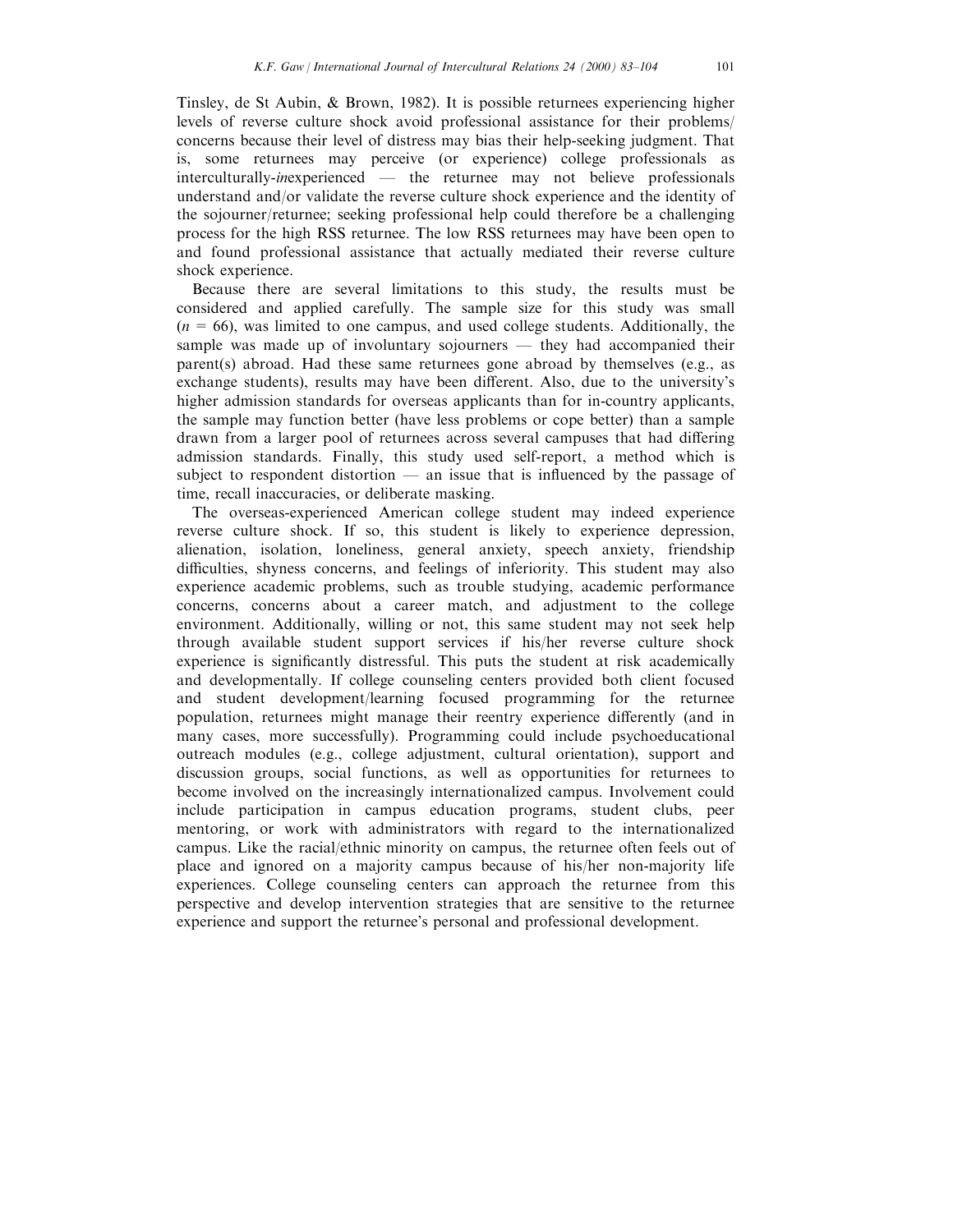#### Acknowledgements

The author thanks Drs Merith Cosden and Susan Neufeldt, and the anonymous reviewers, for their generous time and feedback, and the Ray E. Hosford Research Committee for a grant that made this project a reality. This article is part of the author's doctoral dissertation on reentry cultural shock. A version of this article was presented to 103rd American Psychological Association, New York, August, 1995. Reprints are available from the author.

## References

- Adler, N. J. (1981). Re-entry: Managing cross-cultural transitions. Group & Organizational Studies, 6, 341±356.
- Adler, P. S. (1975). The transitional experience: An alternative view of culture shock. Journal of Humanistic Psychology,  $15(4)$ , 13-23.
- Austin, C. N. (Ed.) (1986). Cross-cultural re-entry: A book of readings. Abilene, TX: Abilene Christian University Press.
- Austin, C. N., & Jones, B. V. (1987). Reentry among missionary children: An overview of reentry research from 1934-1986. Journal of Psychology and Theology, 15, 315-325.
- Carlisle-Frank, P. L. (1992). The relocation experience: Analysis of factors thought to influence adjustment to transition. *Psychological Reports*, 70, 835–838.
- Cash, T. F., Begley, P. J., McCown, D. A., & Weise, B. C. (1975). When counselors are heard but not seen: Initial impact of physical attractiveness. Journal of Counseling Psychology, 22, 273-279.
- Church, A. T. (1982). Sojourner adjustment. Psychological Bulletin, 91, 540-572.
- Educational Testing Service (1990). Secondary school/Junior college code list. Princeton, NJ: College Board ATP.
- Enloe, W. (1986). Issues of integration abroad and re-adjustment to Japan of Japanese returnees. Hiroshima Forum for Psychology, 11, 3-15.
- Gama, E. M. P., & Pedersen, P. (1977). Readjustment problems of Brazilian returnees from graduate studies in the United States. International Journal of Intercultural Relations, 1(4), 46-59.
- Gaw, K. F. (1993). Test-retest reliability of the Personal Problems Inventory. Unpublished raw data.
- Gaw, K. F. (1994). The reverse culture shock experience of overseas-experienced American college students (Doctoral dissertation, University of California - Santa Barbara, 1994). Dissertation Abstracts International, 56 (03), A0867.
- Gerner, M., Perry, F., Moselle, M. A., & Archbold, M. (1992). Characteristics of internationally mobile adolescents. Journal of School Psychology, 30, 197-214.
- Gim, R. H., Atkinson, D. R., & Whiteley, S. (1990). Asian-American acculturation, severity of concerns, and willingness to see a counselor. Journal of Counseling Psychology, 37, 281-285.
- Gleason, T. P. (1973). The overseas-experienced American adolescent and patterns of worldmindedness. Adolescence, 8, 481-490.
- Gough, H. G. (1975). Manual for the California Psychological Inventory. Palo Alto, CA: Consulting Psychologists Press.
- Gullahorn, J. T., & Gullahorn, J. E. (1963). An extension of the U-curve hypothesis. Journal of Social Issues, 19(3), 33-47.
- Hannigan, T. P. (1990). Traits, attitudes, and skills that are related to intercultural effectiveness and their implications for cross-cultural training: A review of the literature. International Journal of Intercultural Relations, 14, 89-111.
- Johnston, M. (Ed.) (1986). The ISS directory of overseas schools (1986/87th ed.). Princeton: International Schools Services.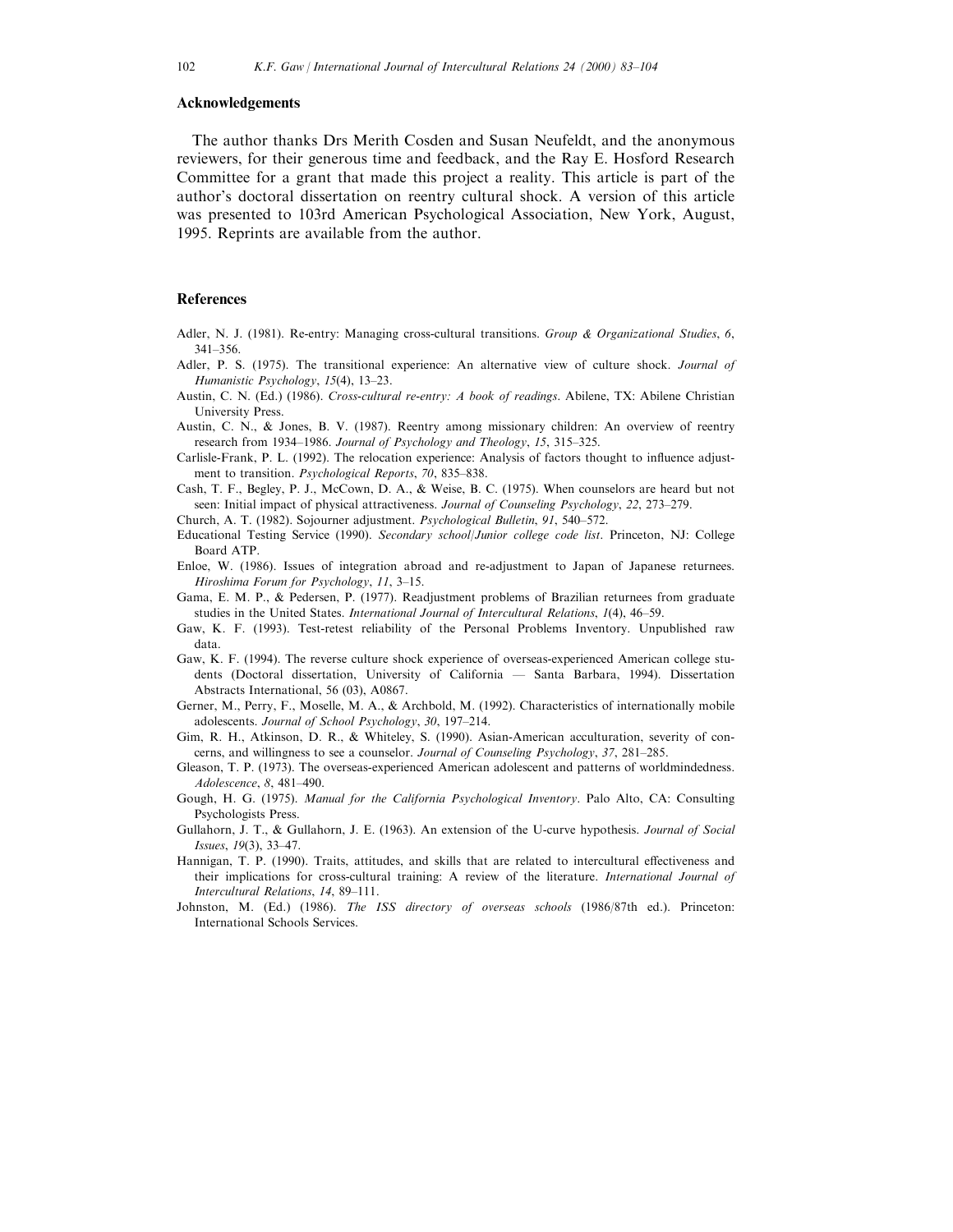- Johnson, M. E., & Holland, A. L. (1986). Measuring client's expectations: The 15 Personal Problems Inventory. Measurement and Evaluation in Counseling and Development, 19(3), 151-156.
- Kaemmerlen, M., & Heisler, B. (Eds.) (1991). The ISS directory of overseas schools (1991/92th ed.). Princeton: International Schools Services.
- Kagitcibasi, C. (1987). Alienation of the outsider: The plight of migrants. International Migration,  $25(2)$ , 195-210.
- Kidder, L. H. (1992). Requirements for being "Japanese": Stories of returnees. International Journal of Intercultural Relations, 16, 383-393.

Kittredge, C. (1988). (April 3). Growing up global. The Boston Globe Magazine, pp. 37–41.

- Knapp, J. R., & Karabenick, S. A. (1988). Incidence of formal and informal academic help seeking in higher education. Journal of College Student Development, 29, 223-227.
- Koester, J. (1984). Communication and the intercultural reentry: A course proposal. Communication Education, 33, 251-256.
- Leong, F. T. L., & Sedlacek, W. E. (1986). A comparison of international and U.S. students' preferences for help sources. Journal of College Student Personnel, 27, 426-430.
- Lewis, K., & Walsh, W. (1978). Physical attractiveness: Its impact on the perception of a female counselor. Journal of Counseling Psychology, 25, 210-216.
- Lewis, K., & Walsh, W. (1980). Effects of value-communication style and similarity of values on counselor evaluation. Journal of Counseling Psychology, 27, 305-314.
- Locke, S. A., & Feinsod, F. M. (1982). Psychological preparation for young adults traveling abroad. Adolescence, 17, 815-819.
- Lysgaard, S. (1955). Adjustment in a foreign society: Norwegian Fulbright grantees visiting the United States. International Social Science Bulletin, 7, 45-51.
- Martin, J. N. (1984). The intercultural reentry: Conceptualization and directions for future research. International Journal of Intercultural Relations, 8, 115-134.
- Martin, J. N. (1986). Communication in the intercultural reentry: Student sojourners' perceptions of change in reentry relationship. International Journal of Intercultural Relations, 10, 1-22.
- Moore, L., Jones, B. V., & Austin, C. N. (1987). Predictors of reverse culture shock among North American Church of Christ missionaries. Journal of Psychology and Theology, 15, 336-341.
- Nash, D. (1976). The personal consequences of a year abroad. Journal of Higher Education, 47, 191– 203.
- Oberg, K. (1960). Culture shock: Adjustment to new cultural environments. Practical Anthropology, 7, 177±182.
- Office of Budget and Planning (1993). 1992-1993 UCSB campus student profile. Santa Barbara: University of California.
- Ponce, F. Q., & Atkinson, D. R. (1989). Mexican-American acculturation, counselor ethnicity, counseling style, and perceived counselor credibility. Journal of Counseling Psychology, 33, 196 $-$ 206.
- Raschio, R. A. (1987). College students' perceptions of reverse culture shock and reentry adjustments. Journal of College Student Personnel, 28, 156-162.
- Rogers, J., & Ward, C. (1993). Expectation-experience discrepancies and psychological adjustment during cross-cultural reentry. International Journal of Intercultural Relations, 17, 185-196.
- Rust, R. R., & Davie, J. S. (1961). The personal problems of college students. Mental Hygiene, 45, 247±257.
- Sahin, N. H. (1990). Re-entry and the academic and psychological problems of the second generation. Psychology and Developing Societies, 2(2), 165-182.
- Scheutz, A. (1944). The homecomer. American Journal of Sociology, 50, 369-376.
- Searle, W., & Ward, C. (1990). The prediction of psychological and sociocultural adjustment during cross-cultural transitions. International Journal of Intercultural Relations, 12, 61-71.
- Seiter, J. S., & Waddell, D. (1989). (February) The intercultural reentry process: Reentry shock, locus of control, satisfaction, and interpersonal uses of communication. Paper presented at the Annual Meeting of the Western Speech Communication Association. Spokane, WA. [ERIC Reproduction Service Document No. ED 304 731].
- Stelling, J. L. (1991). Reverse culture shock and children of Lutheran missionaries. (Doctoral disser-